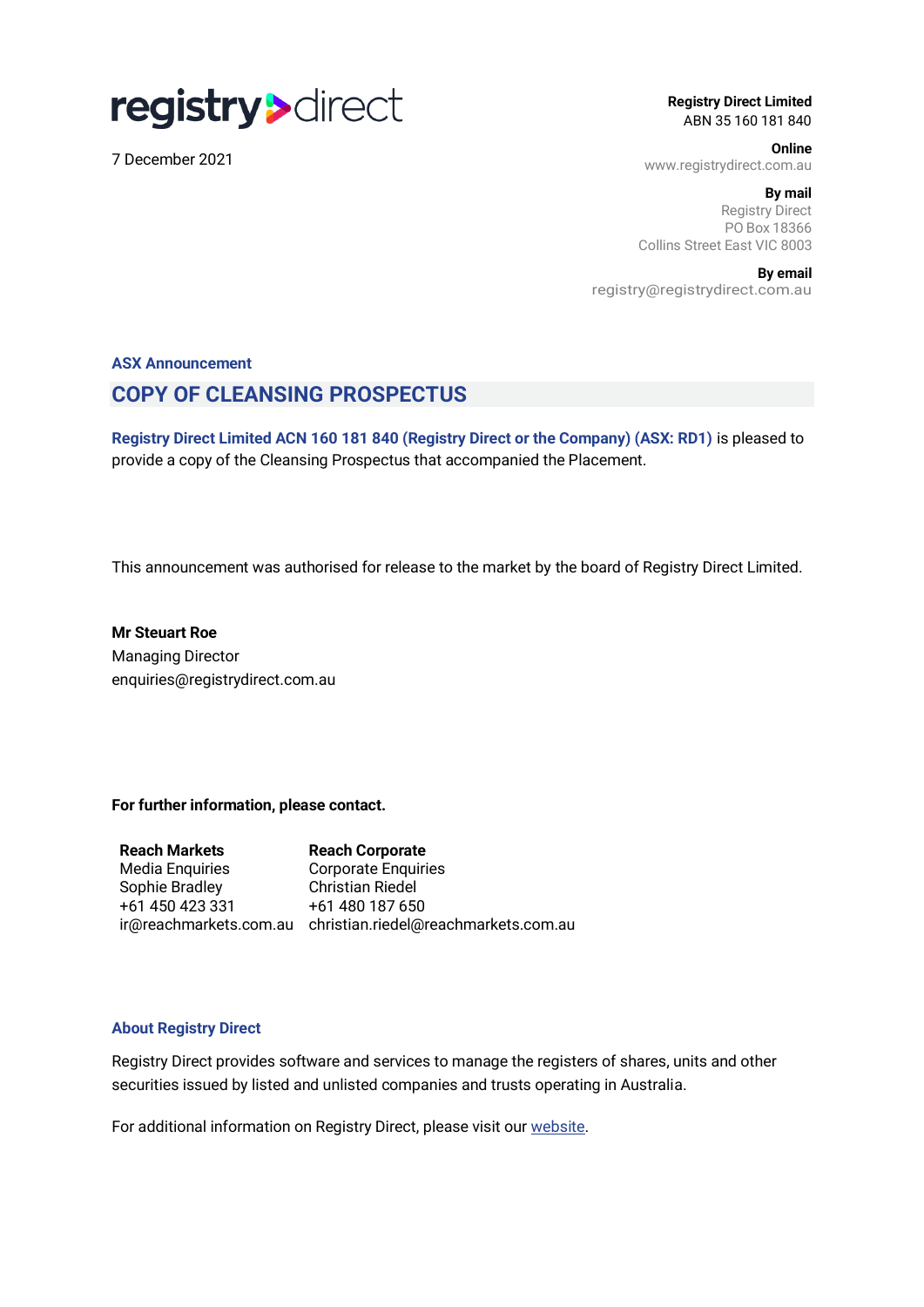# Cleansing Prospectus

# Registry Direct Limited

ACN 160 181 840

For the offer of up to 37,037,038 New Shares in the capital of the Company at an issue price of \$0.027 per Share to raise up to \$1,000,000 (before costs) (**Offer**)

**Dated: 2 December 2021**

**This is an important document. You should read this document in its entirety. This Prospectus has been prepared pursuant to section 713 of the Corporations Act, for the purposes of section 708A(11) of the Corporations Act, to remove any secondary trading restrictions on the sale of securities issued by the Company. If, after reading this document, you have any questions, please contact the Company for more information or alternatively seek independent professional advice on any aspects of which you are not certain.**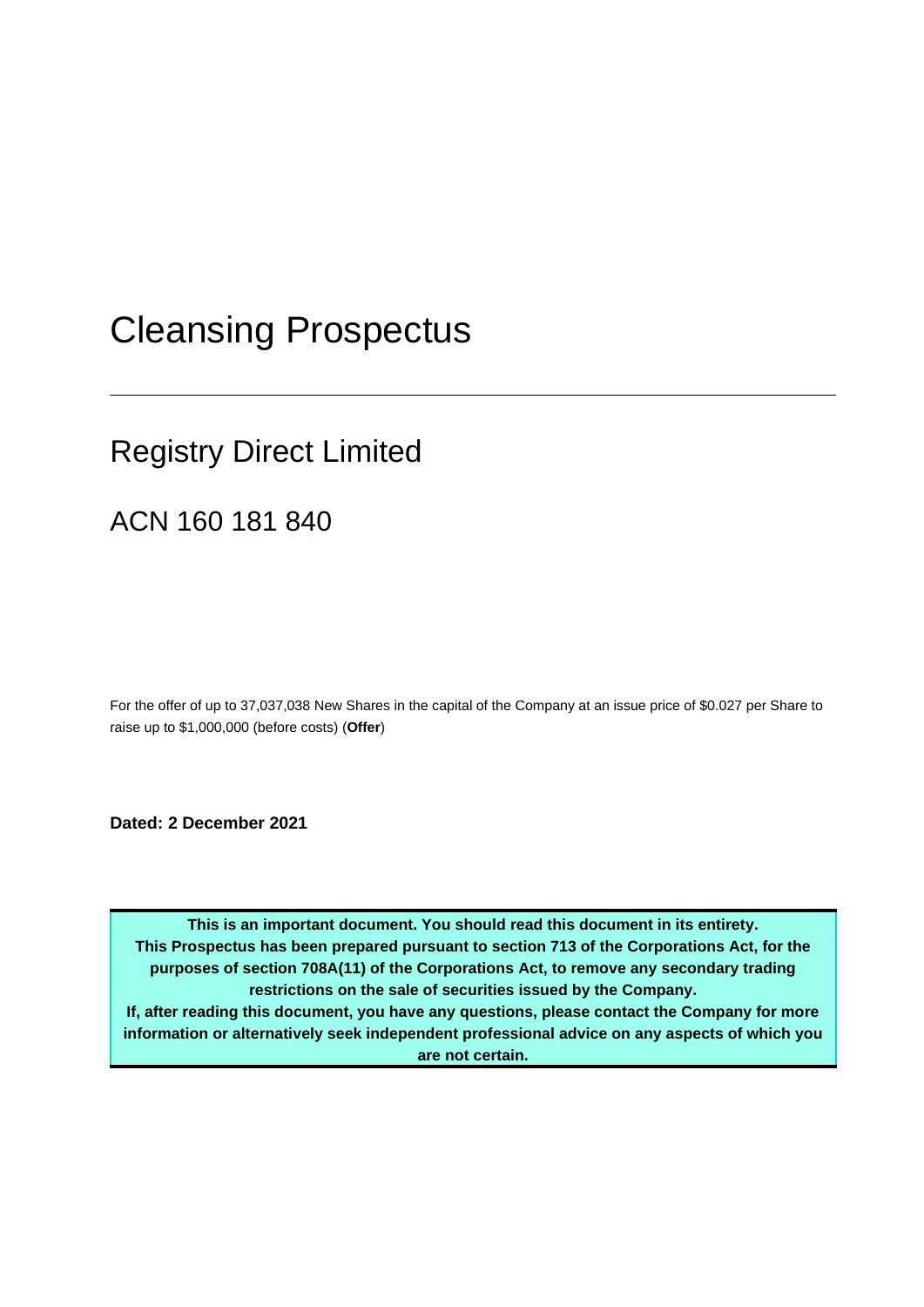### **IMPORTANT INFORMATION**

This Prospectus relates to the Offer of up to 37,037,038 New Shares in the capital of the Company at an issue price of \$0.027 per New Share.

The Offer is only available to those who are personally invited to accept the Offer. Applications for Shares offered pursuant to this Prospectus can only be submitted on an Application Form which accompanies this Prospectus or is accessible at [https://www.registrydirect.com.au/offer/RD1-2021](https://urldefense.com/v3/__https:/www.registrydirect.com.au/offer/RD1-2021-placement/__;!!Hj9Y_P0nvg!CfJ0T343DlVxD0LTpKjnYzVcvfgwnkDBigo1cKTf_x_5k8Gfyfo0tWu-dTlKjQrgomStO_yH$) [placement/.](https://urldefense.com/v3/__https:/www.registrydirect.com.au/offer/RD1-2021-placement/__;!!Hj9Y_P0nvg!CfJ0T343DlVxD0LTpKjnYzVcvfgwnkDBigo1cKTf_x_5k8Gfyfo0tWu-dTlKjQrgomStO_yH$)

#### **Lodgement and quotation**

This Prospectus is dated 2 December 2021 and was lodged with ASIC on that date. None of ASIC, ASX or their respective officers take any responsibility for the contents of this Prospectus or the merits of the investment to which this Prospectus relates. The Company will apply for quotation of any New Shares on ASX issued under this Prospectus within 7 days after the date of this Prospectus. This Prospectus expires on the date which is 13 months after this Prospectus was lodged with ASIC, and no New Shares will be issued on the basis of this Prospectus after this date.

In preparing this Prospectus, regard has been had to the fact that ASX maintains a database of publicly disclosed information about the Company, that the Company is a disclosing entity for the purposes of the Corporations Act and that certain matters may reasonably be expected to be known to potential investors and professional advisers with whom potential investors may consult.

This Prospectus has been prepared pursuant to section 713 of the Corporations Act, which allows the issue of a more concise prospectus in relation to an offer of continuously quoted securities. It is intended to be read in conjunction with publicly available information, as described in Section 6.1 below.

#### **Note to prospective investors**

The information contained in this Prospectus is not financial product advice and does not take into account the investment objectives, financial situation or particular needs of any prospective investor. It is important that any prospective investor reads this Prospectus carefully and in full before deciding whether to invest in the Company. In considering the prospects of the Company, a prospective investor

should consider the risks that could affect the financial performance or position of the Company. A prospective investor should carefully consider these risks in the light of their investment objectives, financial situation and particular needs (including financial and taxation issues) and seek professional advice from their accountant, financial adviser, stockbroker, lawyer or other professional adviser before deciding whether to invest. There are risks of investing in the Company outlined in Section 5 of this Prospectus, but there may be risk factors in addition to these that should be considered in the light of your personal circumstances.

No person named in this Prospectus, nor any other person, guarantees the performance of the Company, the repayment of capital by the Company or the payment of a return on the New Shares.

No person is authorised to give any information or make any representation in connection with the Offer which is not contained in this Prospectus.

### **Obtaining a copy of this Prospectus**

This Prospectus may be obtained from the Company's website at [www.registrydirect.com.au.](http://www.registrydirect.com.au/) Shareholders in other jurisdictions (including the United States), or who are, or are acting for the account or benefit of, a person in the United States are not entitled to access the electronic version of this Prospectus. Persons who access the electronic version of this Prospectus on the Company's website should ensure they download and read the entire Prospectus.

#### **Forward looking statements**

Some of the statements appearing in this document may be in the nature of forward looking statements.

Actual events or results may differ materially from the events or results expressed or implied in any forward looking statement and such deviations are both normal and to be expected.

Neither the Company nor any of its officers, or any person named in this document or involved in the preparation of this document, make any representation or warranty (either express or implied) as to the accuracy or likelihood of fulfilment of any forward looking statement, or any events or results expressed or implied in any forward looking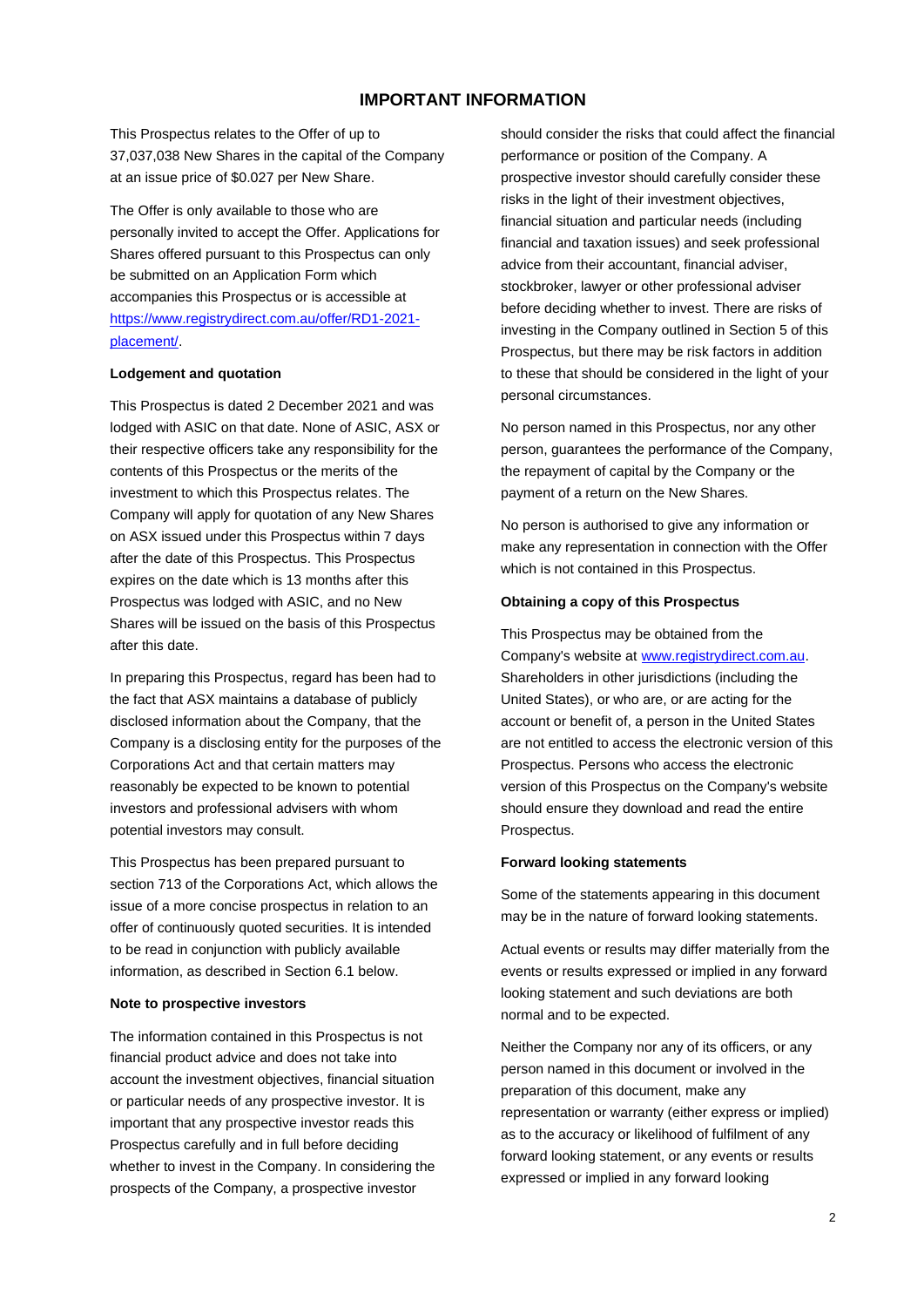statement, and prospective investors are cautioned not to place undue reliance on those statements.

The forward looking statements in this document reflect views held only as at the date of this document. The Company does not have an obligation to disseminate after the date of this document any updates or revisions to any such statements to reflect any change in expectations in relation to those statements or any change in events, conditions or circumstances on which any of those statements are based unless required to update or correct this document or pursuant to the Company's continuous disclosure obligations under the ASX Listing Rules and the Corporations Act.

#### **Defined terms**

Capitalised terms and abbreviations used in this Prospectus have the meanings given to them in Section 7 of the Prospectus.

#### **Disclaimer**

Except as required by law, and only to the extent so required, neither the Company nor any other person warrants or guarantees the future performance of the Company, or any return on any investment made pursuant to this Prospectus.

It is expected that the New Shares will be quoted on ASX.

#### **Foreign jurisdictions**

This Prospectus does not constitute an offer or invitation to apply for New Shares in any place in which, or to any person to whom, it would be unlawful to make such an offer or invitation. No action has been taken to register or qualify the New Shares or the Offer, or to otherwise permit a public offering of the New Shares, in any jurisdiction outside Australia.

The distribution of this Prospectus outside Australia may be restricted by law and persons who come into possession of this Prospectus outside Australia should seek advice on and observe any such restrictions. Any failure to comply with such restrictions may constitute a violation of applicable securities laws.

#### **Privacy statement**

If you complete an Application Form, you will be providing personal information to the Company. The Company collects, holds and will use that information to assess your application, service your needs as a

Shareholder and to facilitate distribution payments and corporate communications to you as a Shareholder.

The information may also be used from time to time and disclosed to persons inspecting the register, including bidders for your securities in the context of takeovers, regulatory bodies, authorised securities brokers, print service providers, mail houses and the share registry. You can access, correct and update the personal information that we hold about you. If you wish to do so, please contact the share registry at the relevant contact number set out in this Prospectus.

Collection, maintenance and disclosure of certain personal information are governed by legislation including the *Privacy Act 1988*, the Corporations Act and certain rules such as the ASX Settlement Operating Rules. You should note that if you do not provide the information required on the application for New Shares, the Company may not be able to accept or process your application.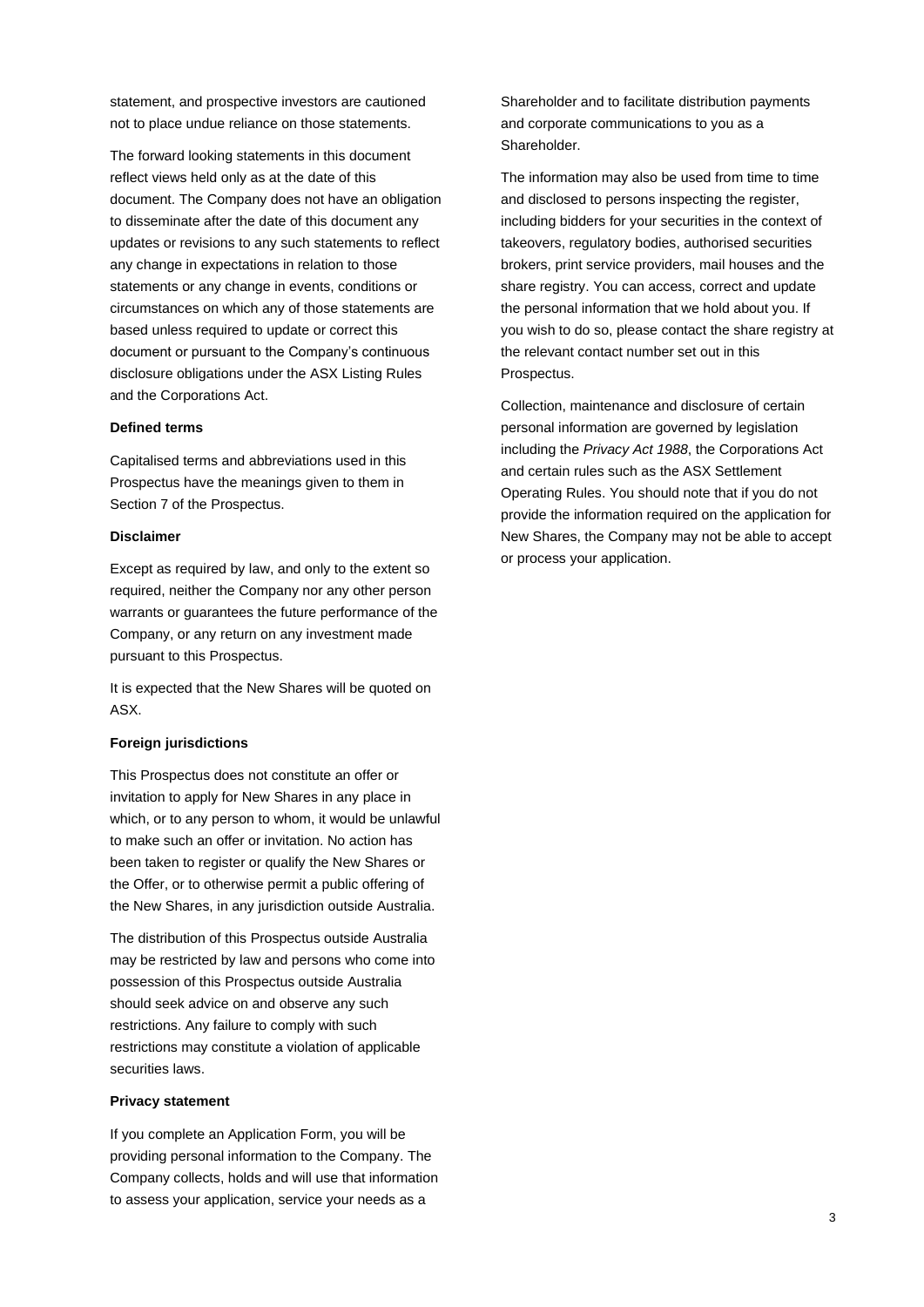## 1. **Corporate Directory**

#### **Company details**

Registry Direct Limited ACN 160 181 840 ASX Code: RD1

#### **Directors**

| lan Roe             | Managing Director and CEO           |
|---------------------|-------------------------------------|
| <b>Matthew Cain</b> | Chairman and Non-Executive Director |
| Scott Beeton        | Non-Executive Director              |

### **Key office holders**

| Daniel Peade | Chief Technology Officer |
|--------------|--------------------------|
| lan Roe      | <b>Company Secretary</b> |

#### **Registered office**

10 Exon Street Brighton VIC 3186, Australia

#### **Other contact details**

| Telephone | 1300 55 66 35 (within Australia) or +61 3 9909 9909 (outside Australia) |
|-----------|-------------------------------------------------------------------------|
| Website   | http://www.registrydirect.com.au                                        |

#### **Share registry**

Registry Direct Limited 10 Exon Street Brighton VIC 3186, Australia p: 1300 55 66 35 (within Australia) or +61 3 9909 9909 (outside Australia)

### **Auditor\***

RSM Australia Partners Level 21, 55 Collins Street Melbourne VIC 3000, Australia

### **Lead Manager\***

Reach Corporate Pty Ltd Level 8, 525 Flinders Street Melbourne VIC 3000, Australia

### **Solicitors**

Baker & McKenzie Level 46, 100 Barangaroo Avenue Sydney NSW 2000, Australia

\*These entities have not been involved in the preparation of this Prospectus and have not consented to being named in this Prospectus. Their names are included for information purposes only.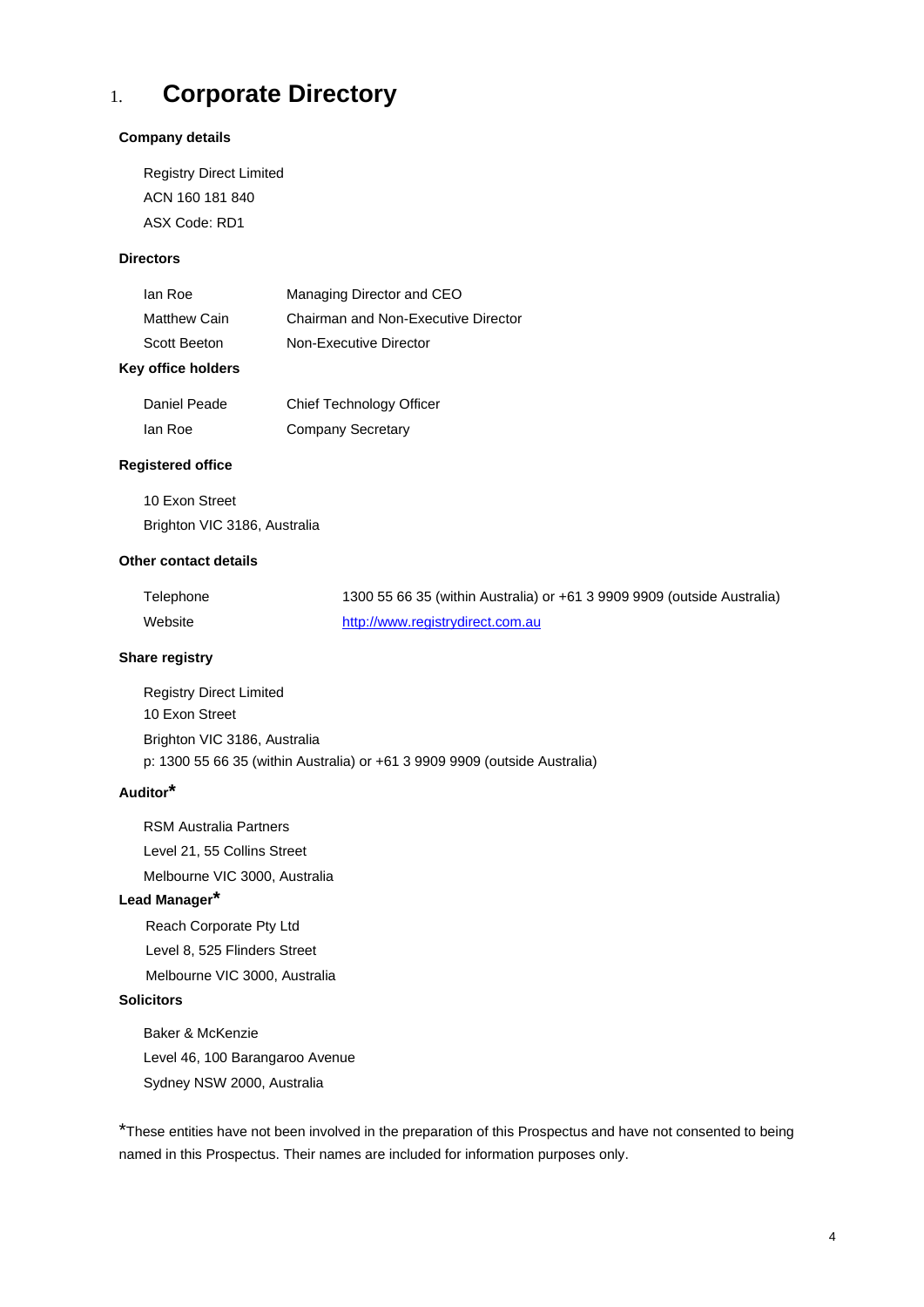## **2. Offer summary**

| Question                                                      | <b>Details</b>                                                                                                                                                                                                                                                                                                                                                                                                                                                                                                                                  | <b>Reference</b> |  |
|---------------------------------------------------------------|-------------------------------------------------------------------------------------------------------------------------------------------------------------------------------------------------------------------------------------------------------------------------------------------------------------------------------------------------------------------------------------------------------------------------------------------------------------------------------------------------------------------------------------------------|------------------|--|
| What is the Offer?                                            | This Prospectus relates to the Offer to be made by the Company of up to<br>37,037,038 New Shares in the capital of the Company at an issue price<br>of \$0.027 per New Share to raise up to \$1,000,000.                                                                                                                                                                                                                                                                                                                                        | Section 3        |  |
| What is the purpose<br>of the Prospectus?                     | The Prospectus has been prepared pursuant to section 713 of the<br>Corporations Act to remove any trading restrictions that may have<br>attached to Shares issued by the Company prior to the Closing Date<br>(including prior to the date of this Prospectus). The funds raised from the<br>Offer will be applied towards the expenses of the Offer, and to accelerate<br>the Company's business, marketing, and growth plans. Refer to Section 6<br>of this Prospectus for further details relating to the estimated expenses of<br>the Offer | Section 3        |  |
| When is the Offer<br>Period?                                  | The Opening Date is 3 December 2021 and the Closing Date is 5.00 pm<br>(Sydney time) on 6 December 2021.                                                                                                                                                                                                                                                                                                                                                                                                                                        | Section 3        |  |
| How are<br><b>Applications for</b><br><b>New Shares to be</b> | Applications for New Shares can be made by completing the online<br>Application Form at https://www.registrydirect.com.au/offer/RD1-2021-<br>placement/                                                                                                                                                                                                                                                                                                                                                                                         | Section 3.6      |  |
| made?                                                         | Applications monies should be transferred to the bank account as per<br>instructions on the Application Form or from your broker.                                                                                                                                                                                                                                                                                                                                                                                                               |                  |  |
|                                                               | Ac name: Registry Direct Limited Application Account                                                                                                                                                                                                                                                                                                                                                                                                                                                                                            |                  |  |
|                                                               | BSB: 063-237                                                                                                                                                                                                                                                                                                                                                                                                                                                                                                                                    |                  |  |
|                                                               | Ac no.: 1042.2810                                                                                                                                                                                                                                                                                                                                                                                                                                                                                                                               |                  |  |
|                                                               | Reference: [name of investing entity]                                                                                                                                                                                                                                                                                                                                                                                                                                                                                                           |                  |  |
| What key risk<br>factors should be<br>considered?             | There are a number of key risk factors that should be considered by a<br>prospective investor in the Company, of both a general nature and<br>specific to the Company.                                                                                                                                                                                                                                                                                                                                                                          | Section 5        |  |
| How do the New<br>Shares rank?                                | The New Shares are fully paid ordinary shares in the Company and will<br>rank equally with existing Shares from the date of their issue.                                                                                                                                                                                                                                                                                                                                                                                                        | Section 6.2      |  |
| What is the effect of<br>the Offer on the<br>Company?         | The effect of the Offer on the capital structure, financial position and<br>control of the Company is detailed in.                                                                                                                                                                                                                                                                                                                                                                                                                              | Section 4        |  |
| How can I obtain<br>more information?                         | If you have further questions or enquiries regarding the Offer, please<br>contact the Company on 1300 55 66 35 (within Australia) or +61 3 9909<br>9909 (outside Australia).                                                                                                                                                                                                                                                                                                                                                                    |                  |  |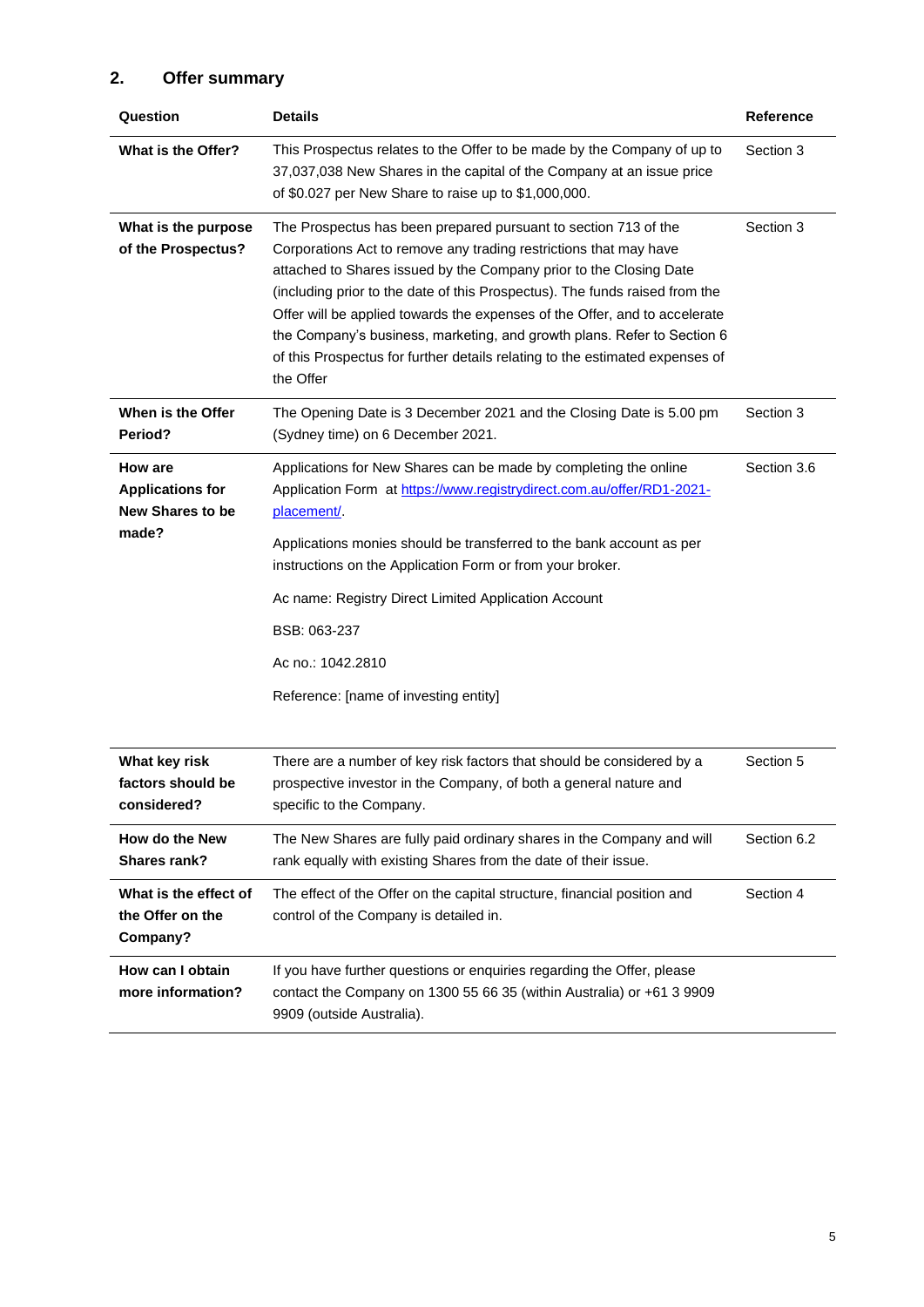### **3. What is the Offer?**

The Company is admitted to the official list of ASX and its Shares are quoted on ASX. The ASX Listing Rules apply to all Shares and other securities issued by the Company. The Offer is an invitation to subscribe for up to 37,037,038 New Shares in the capital of the Company at an issue price of \$0.027 per New Share. The Offer is only available to those who are personally invited to accept the Offer.

### **3.1 Indicative timetable**

| <b>Action</b>                                         | Date*            |
|-------------------------------------------------------|------------------|
| Lodgement of Prospectus with ASIC and ASX             | 2 December 2021  |
| Opening Date                                          | 3 December 2021  |
| Closing Date                                          | 6 December 2021  |
| Expected date of Official Quotation of the New Shares | 10 December 2021 |

\*The Directors reserve the right to bring forward or extend the Closing Date at any time after the Opening Date without notice. As such, the date the Shares are expected to commence trading on ASX may vary with any change in the Closing Date.

### **3.2 Why is the Offer being conducted?**

The funds raised from the Offer will be used to:

- provide working cap to allow the business to set up a separate services business which will assist in driving revenue through additional services to the 700 companies and asset managers they currently support, onboard new clients and broaden the range of clients they are able to attract.
- To integrate with Xero, BGL, SalesForce and HubSpot which will significantly improve the ease asset managers and companies can integrate the wservice into their existing offerings.
- The company will consider opportunities to acquire suitably aligned businesses to scale up operations and increase sales.

The Company is seeking to ensure that the Shares issued are not subject to the secondary sale restrictions in the Corporations Act. The Company is unable to issue a cleansing notice under section 708A(5) of the Corporations Act as its Shares have been suspended from trading on the ASX for more than five trading days in the last 12 months.

The primary purpose of this Prospectus is to remove any trading restrictions that may have attached to Shares issued by the Company prior to the Closing Date. Relevantly, section 708A(11) of the Corporations Act provides that a sale offer does not need disclosure to investors if:

- the relevant securities are in a class of securities that are quoted securities of the body; and
- either:
	- a prospectus is lodged with the ASIC on or after the day on which the relevant securities were issued but before the day on which the sale offer is made; or
	- a prospectus is lodged with ASIC before the day on which the relevant securities are issued and offers of securities that have been made under the prospectus are still open for acceptance on the day on which the relevant securities were issued; and
- the prospectus is for an offer of securities issued by the body that are in the same class of securities as the relevant securities.

### **3.3 When is the Offer open?**

The Opening Date of the Offer is 3 December 2021 and the Closing Date of the Offer is 5.00 pm (Sydney time) 6 December 2021, subject to the Company's right to close the Offer early without notice.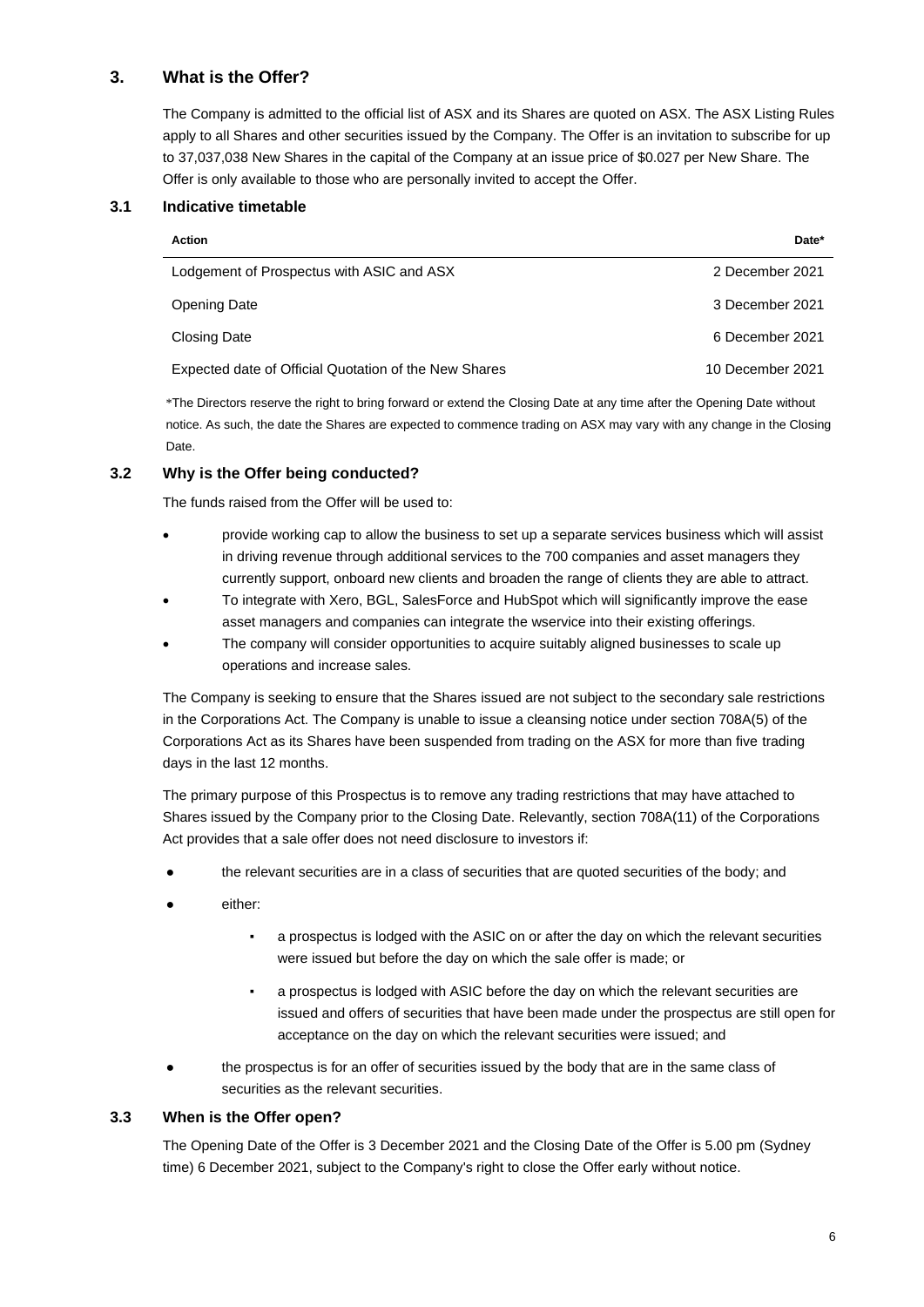### **3.4 Is the Offer underwritten?**

The Company has not engaged an underwriter in relation to the Offer.

### **3.5 Who is the manager of the Offer?**

Reach Corporate Pty Ltd (ACN 638 960 540) is the lead manager of the Offer.

### **3.6 How are Applications to be made?**

An Application for New Shares must be made using the Application Form accompanying this Prospectus. This form is accessible online at [https://www.registrydirect.com.au/offer/RD1-2021-placement/.](https://urldefense.com/v3/__https:/www.registrydirect.com.au/offer/RD1-2021-placement/__;!!Hj9Y_P0nvg!CfJ0T343DlVxD0LTpKjnYzVcvfgwnkDBigo1cKTf_x_5k8Gfyfo0tWu-dTlKjQrgomStO_yH$)

An Application Form should only be submitted if you have been invited to do so by the Directors or Reach Corporate Pty Ltd. The Directors reserve the right to issue New Shares pursuant to the Offer at their absolute discretion.

The Company will accept bids on a first in-best dressed basis and will close the book build as soon as we have received confirmation of bids in excess of the maximum number of shares available under this Offer. The intention is to minimise any scale back, however if the Offer is oversubscribed, an equal pro-rata scale back will be applied to all funded applications, with refunds being processed within 5 business days of the new shares being issued.

All Application Money for New Shares to be issued pursuant to the Offer will be held in trust on behalf of applicants until the New Shares are issued or, if the New Shares are not issued, until the Application Money is returned to applicants. All interest earned on Application Money (including those which do not result in the issue of Shares) will be retained by the Company.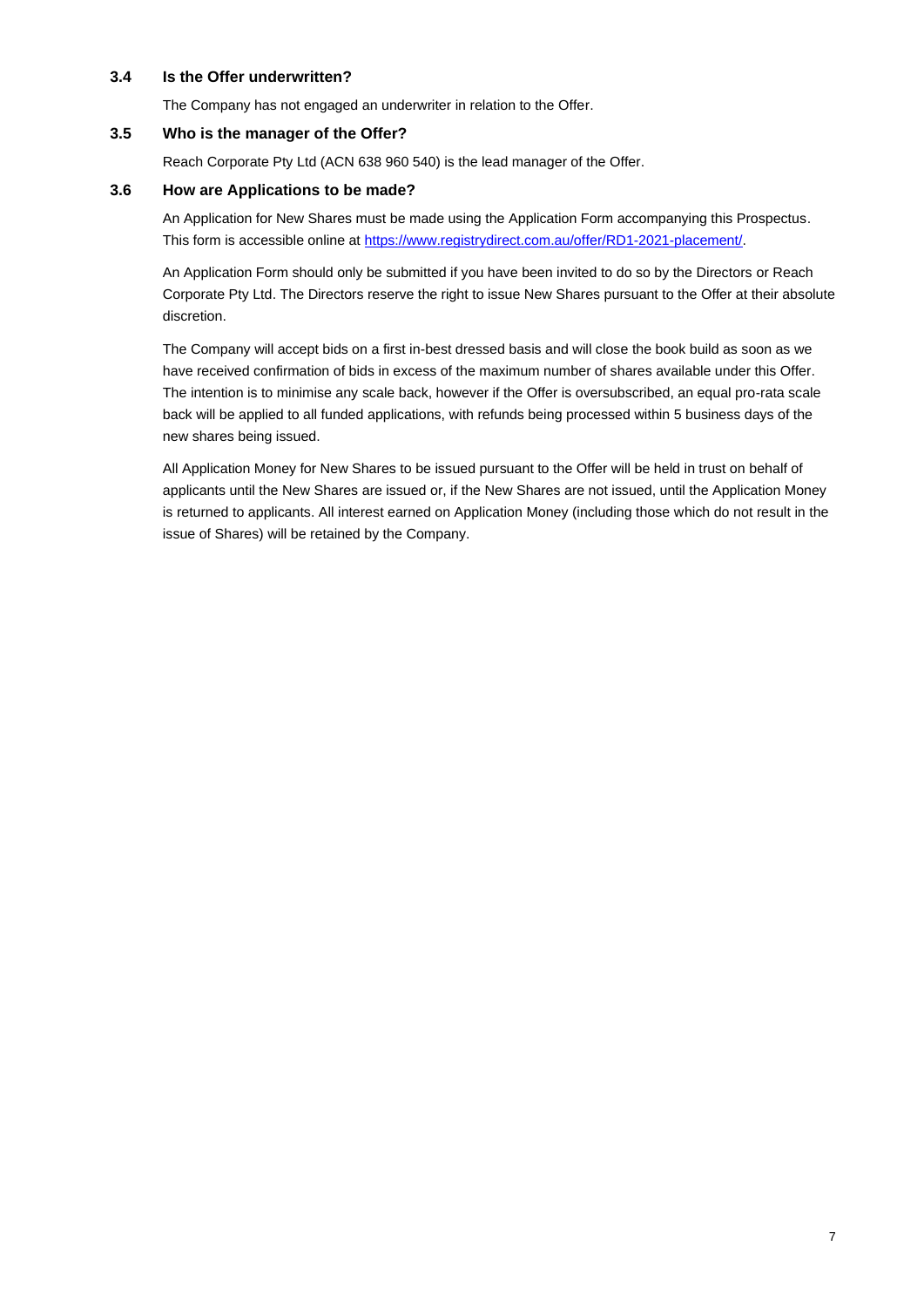### **4. How will the offer impact the Company?**

### **4.1 Capital structure impact**

### **(a) How will the Offer affect the capital structure of the Company?**

Below is a summary of the effect of the Offer on the capital structure of the Company as at the date of this Prospectus.

| <b>Capital structure</b>                         | Number on issue |
|--------------------------------------------------|-----------------|
| Shares currently on issue                        | 365,706,648     |
| New Shares to be issued under the Offer          | 37,037,038      |
| Total Shares on issue on completion of the Offer | 402.743.686     |
| Note, the above capital structure:               |                 |

● assumes that the Offer will be fully subscribed; and

● assumes the Company will not issue any other Shares or options during the Offer Period.

### **4.2 Financial position impact**

If the Offer is fully subscribed, the Company's cash balance will be impacted as follows.

| <b>Financial position</b>                                       | Amount      |
|-----------------------------------------------------------------|-------------|
| Increase in the Company's cash balance as a result of the Offer | \$1,000,000 |
| Estimated expenses of the Offer                                 | \$80,000    |
| Net increase in the Company's cash balance                      | \$920,000   |

### **4.3 Potential effect on control of the Company**

As at 30 November 2021 (and their being no material changes as at the date of this Prospectus) the holdings of the top 20 shareholders of the Company are as follows:

| Shareholder                                                                    | <b>Shares</b> | <b>Voting power</b> |
|--------------------------------------------------------------------------------|---------------|---------------------|
| <b>MR IAN STEUART ROE</b>                                                      | 55,965,455    | 15.30%              |
| <b>TEXSON PTY LTD</b>                                                          | 26,601,442    | 7.27%               |
| TRAFALGAR STREET NOMINEES <the fund="" roe="" superannuation=""></the>         | 22,393,694    | 6.12%               |
| NAGARIT PTY LIMITED <the nagarit="" trust=""></the>                            | 18,619,414    | 5.09%               |
| NAGARIT PTY LIMITED <nagarit a="" c="" fund="" super=""></nagarit>             | 14,415,967    | 3.94%               |
| APPWAM PTY LTD                                                                 | 13,333,334    | 3.65%               |
| MR PETER RUNGE + MRS NOELA RUNGE                                               | 13,333,334    | 3.65%               |
| CATALYST 3 PTY LTD <monticone family=""></monticone>                           | 13,333,333    | 3.65%               |
| MHM Super Pty Ltd <malchel fund="" investments="" superannuation=""></malchel> | 12,000,000    | 3.28%               |
| <b>MR DONALD EVAN MCLAY</b>                                                    | 10,281,343    | 2.81%               |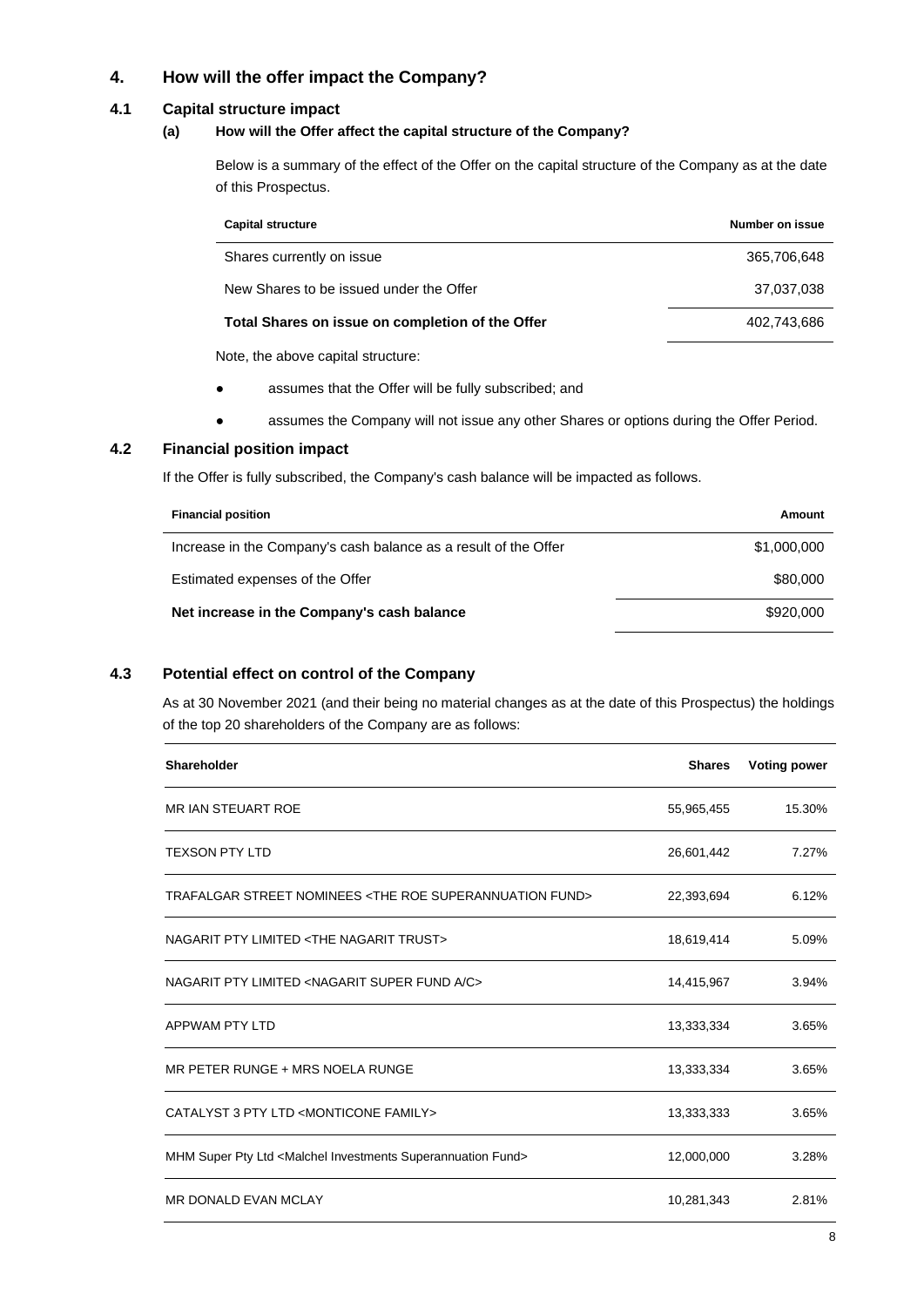| <b>Total</b>                                                                          | 264,063,250 | 72.21% |
|---------------------------------------------------------------------------------------|-------------|--------|
| <b>TOPSFIELD PTY LTD</b>                                                              | 4,666,668   | 1.28%  |
| BEVELES INVESTMENTS & SERVICES PTY LIMITED                                            | 5,000,000   | 1.37%  |
| MR RODNEY BRUCE EBSWORTH                                                              | 5,552,598   | 1.52%  |
| MR RUPERT GEORGE LEWI                                                                 | 6,000,000   | 1.64%  |
| <b>LOCOPE PTY LTD</b>                                                                 | 6,000,000   | 1.64%  |
| A E LAUSTRALIA PTY LTD <rg 2="" a="" c="" fund="" ladd="" no="" super=""></rg>        | 6,300,000   | 1.72%  |
| BEETON ENTERPRISES PTY LTD <the &="" a="" beeton="" c="" sally="" scott=""></the>     | 6,666,666   | 1.82%  |
| MR DARRYL SMITH + MRS LYNETTE SMITH <d &="" fund<br="" l="" smith="" super="">A/C</d> | 6,666,670   | 1.82%  |
| MS MARGARET JEAN DELBRIDGE + MR DAVID ELWOOD SHERAR                                   | 6,933,332   | 1.90%  |
| JENTLEVIEW PTY LTD <lawry a="" c="" fund="" super=""></lawry>                         | 10,000,000  | 2.73%  |

The Offer will not have a material effect on the control of the Company.

### **5. Key risk factors**

The following contains a summary of some of the key risks associated with an investment in the Company. This summary of risks below should be considered in the context of previous disclosures made by the Company in accordance with its periodic and continuous disclosure obligations. The following is not intended to be an exhaustive list of the risk factors to which the Company is exposed.

### **5.1 Risks specific to the Company**

**Technology and Software Risk**: The Company's business is based largely on the technology and software comprising the Platform. The Platform is engaging, easy to use and facilitates direct connectivity and communication between issuers and security holders. The technology and software underlying the Platform has been developed for this purpose. As with all information technology and software products, there is a risk that this technology and/or software may be superseded or displaced in the market by new technology offerings or software which customers perceive have advantages over the Company's offerings.

**Growth Strategy Risk**: The Company's commercial success will be heavily contingent on the success of the sales, marketing and growth strategies adopted by the Company. There is no guarantee that the Company's sales, marketing and growth strategies will be successful and if they are not, the Company may have difficulty commercialising its Platform, which would have an impact on the Company's future sales and profitability, and its business and growth prospects may be adversely impacted. The initiatives outlined in the Company's growth strategies may take longer, could be more expensive, or may consume more management resources, than the Company anticipated prior to commencing such initiatives. Further, even if such initiatives are executed, such initiatives may not perform or generate the business or revenue growth forecast by the Company prior to entering in to such initiatives. There can be no assurance that any initiatives will enhance the investment returns for Shareholders.

**Competition Risk**: The Company participates in a highly competitive global marketplace against materially larger, globally focused competitors with significantly more access to capital and resources. Should any of the Company's competitors participate more aggressively on price, product, innovation or other means then this could have a material adverse impact on the Company's financial performance and future prospects of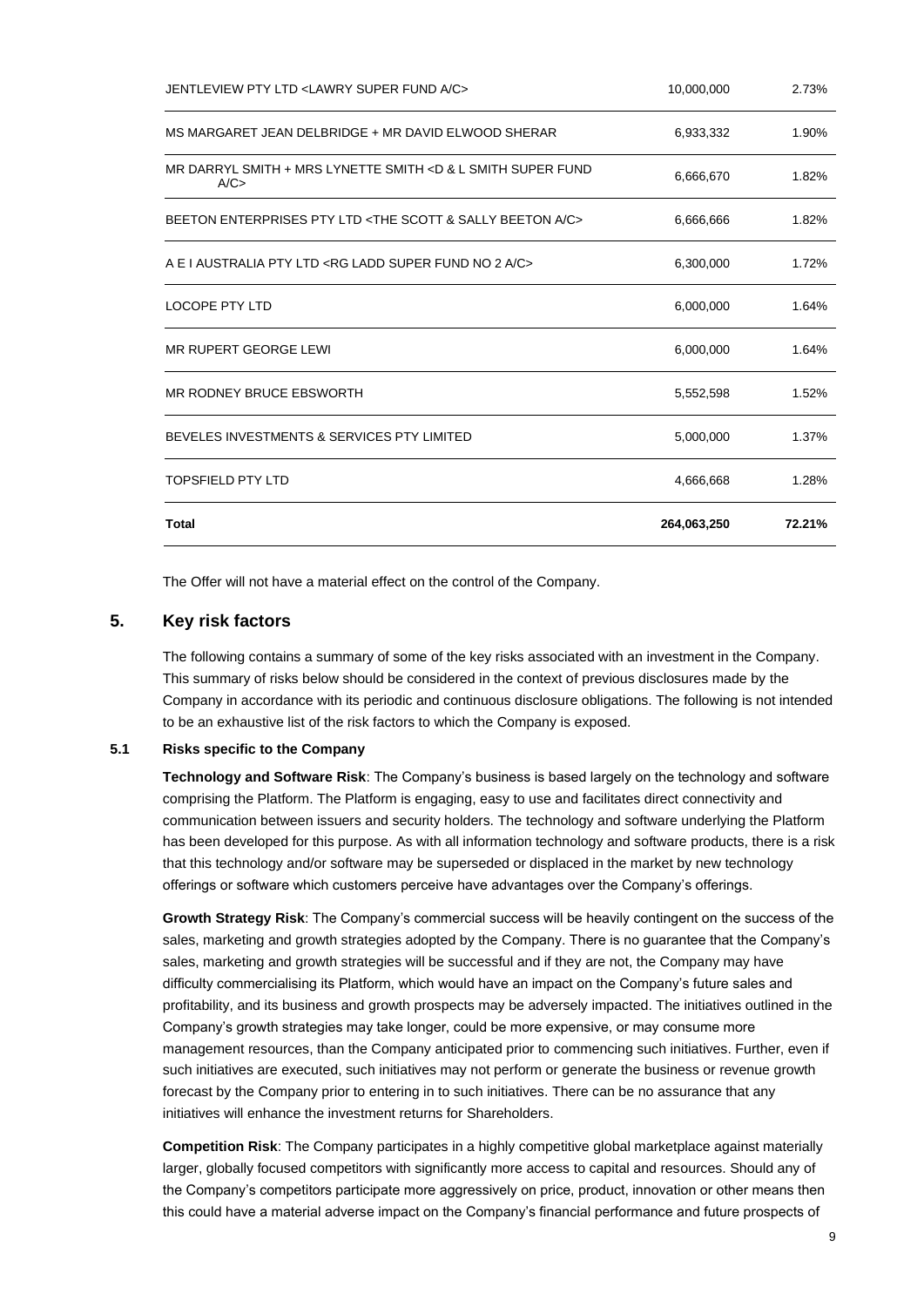the business. Existing competitors may take steps to complete or hinder the Company's plans to market, launch, and commercialise its products and may take steps to cause downward price pressure, thus potentially reducing margins and revenues available to the Company. There is also no guarantee that existing competitors will not release further competitor products to the Company's Platform which may impact upon demand for the Company's Platform. An increase in competition may result in the Company having to increase its sales and marketing activities or adjust the Company's pricing model to respond to the increased competition.

**Reliance on Key Personnel**: In the short term, the Company's success depends to a significant extent on its management team. These individuals have extensive experience in, and knowledge of, the Company's product and business. The loss of key management personnel or any delay in their replacement could have a significant adverse effect on the management of the Company, its financial performance and future prospects.

**Financing Risk**: The Company may require additional funding to carry out the full scope of its plans. There can be no assurance that such funding will be available on satisfactory terms or at all. Any inability to obtain funding will adversely affect the business and financial condition of the Company and, consequently, its performance. Any additional financing through Share issues may dilute shareholdings. Debt financing may not be available to support the scope and extent of proposed developments. If available, it may impose restrictions on operating activities or anticipated expansion of the Company's operations.

**Failure to Maintain Customer Base**: The majority of the contracts the Company has with its customers have a notice period of one month. If the company fails to deliver the agreed services in a timely manner, makes errors, breaches security of personal information held of its customers, fails to adhere to any agreed service levels in any manner or the customer wishes to terminate the contract, then customer contracts may be terminated and/or compensation may need to be paid to the impacted parties. In mitigation of the risk of compensation, the Company has in place professional indemnity insurance. Accordingly, the relevant risk is where any claim against the Company is either outside the scope of the insurance coverage or exceeds the limit of the policy.

**Reliance on Third Party IT Suppliers**: The Company relies on certain contracts with third party suppliers, to maintain and support its IT infrastructure and software, which underpin its core business activities. In particular, the Company relies on Amazon Web Services (AWS) to maintain continuous operation of its technology platforms, servers and hosting services and the cloud based environment in which it provides its products. The Company's reliance on such third parties to provide key services decreases its control over the delivery of these services and the quality and reliability of the services provided. There is a risk that these third party systems may be adversely affected by various factors such as damage, faulty or aging equipment, power surges or failures, computer viruses, or misuse by staff or contractors. Other factors such as hacking, denial of service attacks, or natural disasters may also adversely affect these systems and cause those services to become unavailable. Any delay, disruption or deterioration in the level of services by a third party provider could impair the Company's ability to provide services to its customers at all or to the service levels the Company and its clients expect. This could lead to a loss of revenue while the Company is unable to provide its services, as well as adversely affecting its reputation. In addition, if any such contracts are terminated for any reason and an alternative source of technology or systems is not found in a timely manner or on similar commercial terms, the Company's operations, earnings, and financial condition could be adversely affected.

**Cyber Risk**: The use of information technology and the effectiveness of the Company's Platform are critical to the ability of the Company to deliver services to its customers and the growth of its business. By their nature, information technology systems are susceptible to cyber attacks with third parties seeking unauthorised access to data. Security breaches may involve unauthorised access to the Company's networks, systems and databases and the deployment of viruses or other malicious software designed to create system and service disruptions, exposing financial, proprietary and personal information.

In addition, in providing services to its customers, the Company stores, analyses and transmits confidential and personal information. It is possible that the measures taken by the Company to protect its proprietary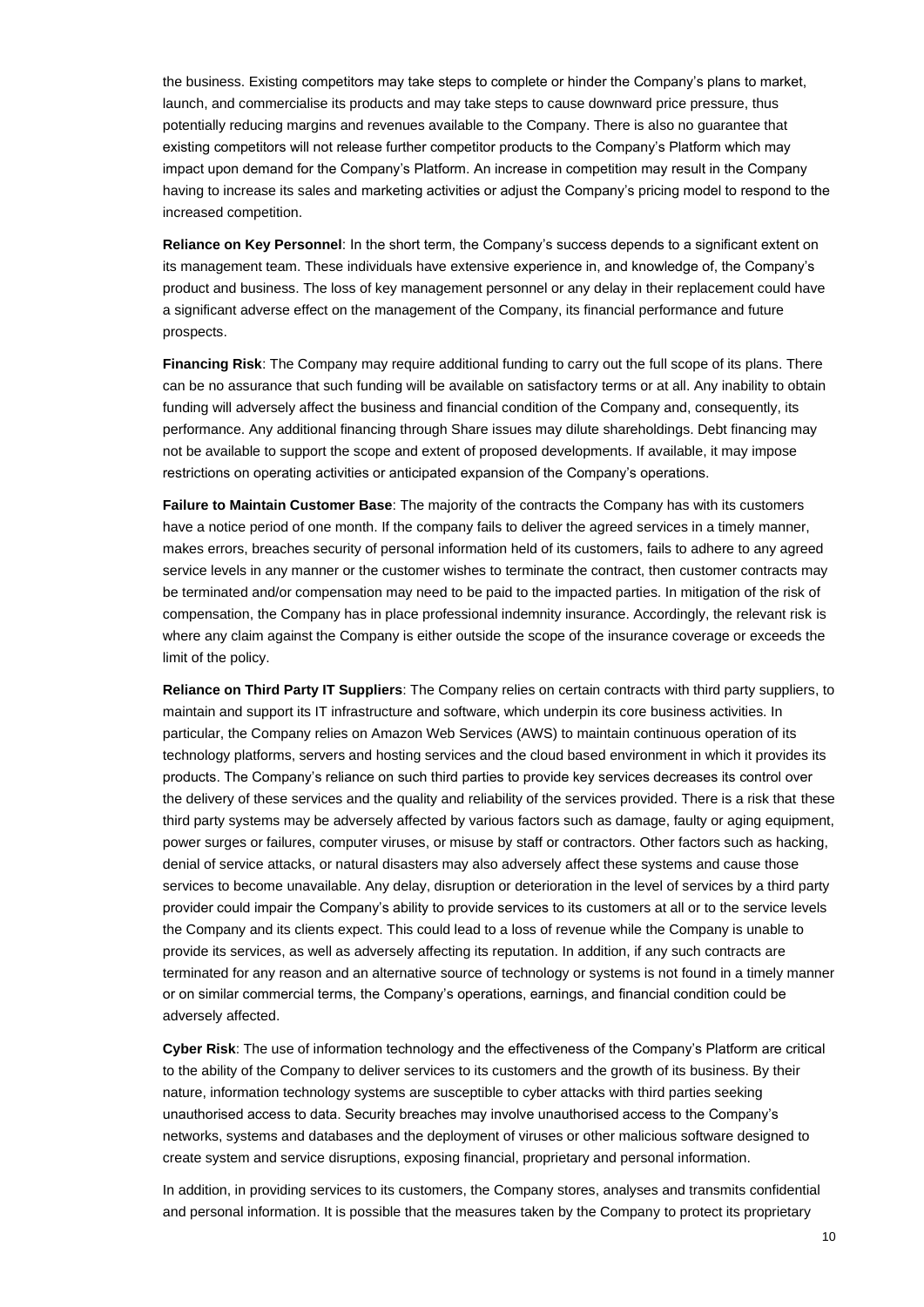information and any personal information are not sufficient to prevent unauthorised access to, or disclosure of, such data.

Any accidental or deliberate security breach or other unauthorised access to the Company's information technology systems or customer data may subject the Company to reputational damage, a loss of confidence in the services it provides, claims by customers, loss of customers, reputation, business, financial condition and financial performance.

Further, some of the Company's third party suppliers may receive and store information provided by the Company or its customers through web applications. Although any such information is limited and subject to confidentiality obligations, if these third party suppliers fail to adopt or adhere to robust security practices, or in the event of a breach of their security systems, any such information may be improperly accessed, used or disclosed.

**Programming Risk**: The Company's products contain complicated programming and the Company's objectives are to quickly develop and launch its products. The Company's products may therefore contain, now or in the future, errors, bugs or vulnerabilities. Any errors, bugs or vulnerabilities discovered could result in (amongst other consequences) damage to the Company's brand, loss of users, loss of platform partners, falls in revenues or liability for damages, any of which could adversely affect the Company's business and operating results.

**Maintenance of Database**: The Company maintains an extensive and highly confidential database of users and security holders' information and data. Interactions with users and customers are recorded on the database, with such information available across the Company. Any disruption to the database would have a detrimental impact on the way the Company conducts its day-to-day business and potential implications in relation to breaches of privacy for private user data held on the Platform.

**Regulatory Compliance**: The Company is subject to corporations and privacy laws in Australia. The privacy laws generally regulate the handling of personal information and data collection and impact the way the Company can collect, use, analyse, transfer and share personal and other information that is central to its services. Any actual or perceived failure by the Company to comply with relevant privacy laws and regulations may result in the imposition of fines or other penalties, customer losses, a reduction in existing services and limitations on the development of technology and services making use of such data. Any of these events could adversely impact the Company's business, financial condition and financial performance.

The corporations law and regulations, a client's constitution, the Listing Rules (as applicable) and other relevant legislation and regulations will regulate a client's statutory obligations. Some of the services provided by the Company involve the Company assuming responsibility for the client's compliance with certain statutory obligations, for example, maintaining a register of members. Accordingly, in the event the Company's services failed to comply with the client's statutory obligations, the client may incur a liability which may result in a claim made against the Company in respect of such liability. Whilst the Company has taken all reasonable steps to ensure that the services it provides complies with the statutory obligations for which the Company is responsible, there can be no assurance that such services will continue to be adequate for every client's compliance requirements.

Under certain customer contracts, the Company has accepted regulatory and compliance commitments which would ordinarily belong to its customers which exceeds those to which it would be subject in its business-as-usual operations. Further, under some contracts, the Company has indemnified customers in relation to, amongst other things, demands, claims, losses and damages sustained or threatened under the agreements for, amongst other things, gross negligence, fraud or dishonesty of the Company. In some circumstances, the indemnities are given for the amount which the customer has paid to the Company for the services. Such aggregated payments for services will vary from customer to customer. The Company's insurance policies may not provide any, or adequate, coverage for any losses incurred by the Company if these indemnities are called on.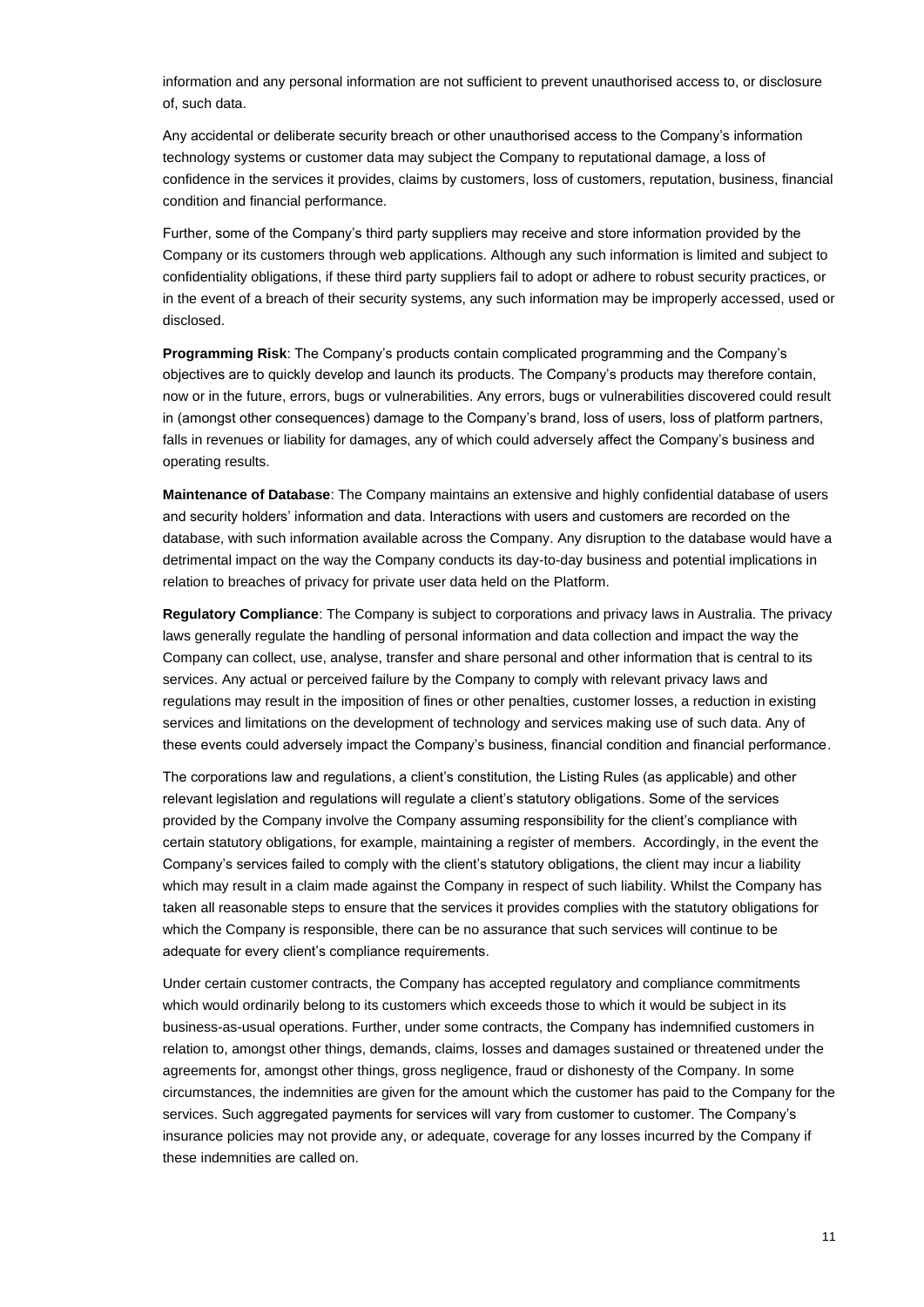Contracts that include any of the above characteristics expose the Company to potentially more significant financial claims and such claims could adversely impact the Company's financial condition and financial performance.

**Regulatory Changes in Key Markets**: The sector in which the Company operates its business is heavily regulated. As a service provider, the Company is exposed to changes in laws and regulations by relevant parties including ASIC, ASX and the ATO. Regulations give rise to risks such as:

- increased regulatory capital requirements;
- increasing cost of compliance with relevant regulations;
- breaches of law;
- criminal and/or civil lawsuits;
- increased customer verification requirements; and
- increased cost of maintaining systems and the need of possible system upgrades in order to meet emerging requirements.

To minimise any such adverse effects, the Company continues to monitor these changes and to implement appropriate amendments to its processes and/or system.

**Reputational Damage**: The Company's brand is important in attracting and retaining customers. There is a risk that the brand may be tarnished by incidents such as negative publicity, data security breach or one-off unforeseen events that negatively impact the Company's operations. The occurrence of any such incidents may lead to customer loss and the failure to attract new customers, which in turn, may have an adverse impact on the Company's performance.

**Failure to Realise Benefits from Research and Development Investments**: Developing software and technology is expensive and the investment in the development of the Company's service offerings often involves an extended period of time to achieve a return on investment. Further, the timeframes estimated for completion of certain software development projects can be extended for a variety of reasons, many of which are outside of the control of the Company (for example, bug fixes and delays in integrations with third party technologies). An important element of the Company's corporate strategy is to continue to make investments in innovation and related service opportunities through investments in software development. the Company believes that it must continue to dedicate resources to its innovation efforts to develop its software and technology service offering and maintain its competitive position. However, the Company may not receive significant revenues from these investments for several years, or within the timeframes estimated or budgeted, or may not realise such benefits at all.

**Failure to Protect Intellectual Property**: The intellectual property rights in the Company's share registry (including any copyright in the software, source code and/or data) are key to the Company's competitive advantage and success to date and in the future. The Company relies and expects to continue to rely on a combination of its know-how and confidentiality, assignment and licence agreements with its employees, consultants and third parties with whom it has relationships, as well as trademarks and copyright to protect its proprietary rights.

Consistent with an approach taken by many technology companies, the Company believes its proprietary intellectual property is best protected through use of trade secrets rather than registration as registration can involve public disclosure of the relevant intellectual property. Therefore, the Company primarily relies on trade secrets and copyright for the protection of its intellectual property and, accordingly, the Company does not have any registered intellectual property. Trade secrets are difficult to protect. The Company relies in part on confidentiality agreements with its employees, consultants and other advisors to protect its intellectual property. These agreements may not effectively prevent disclosure of confidential information and the Company's intellectual property and may not provide an adequate remedy in the event of unauthorised disclosure of confidential information or the intellectual property. In addition, others may independently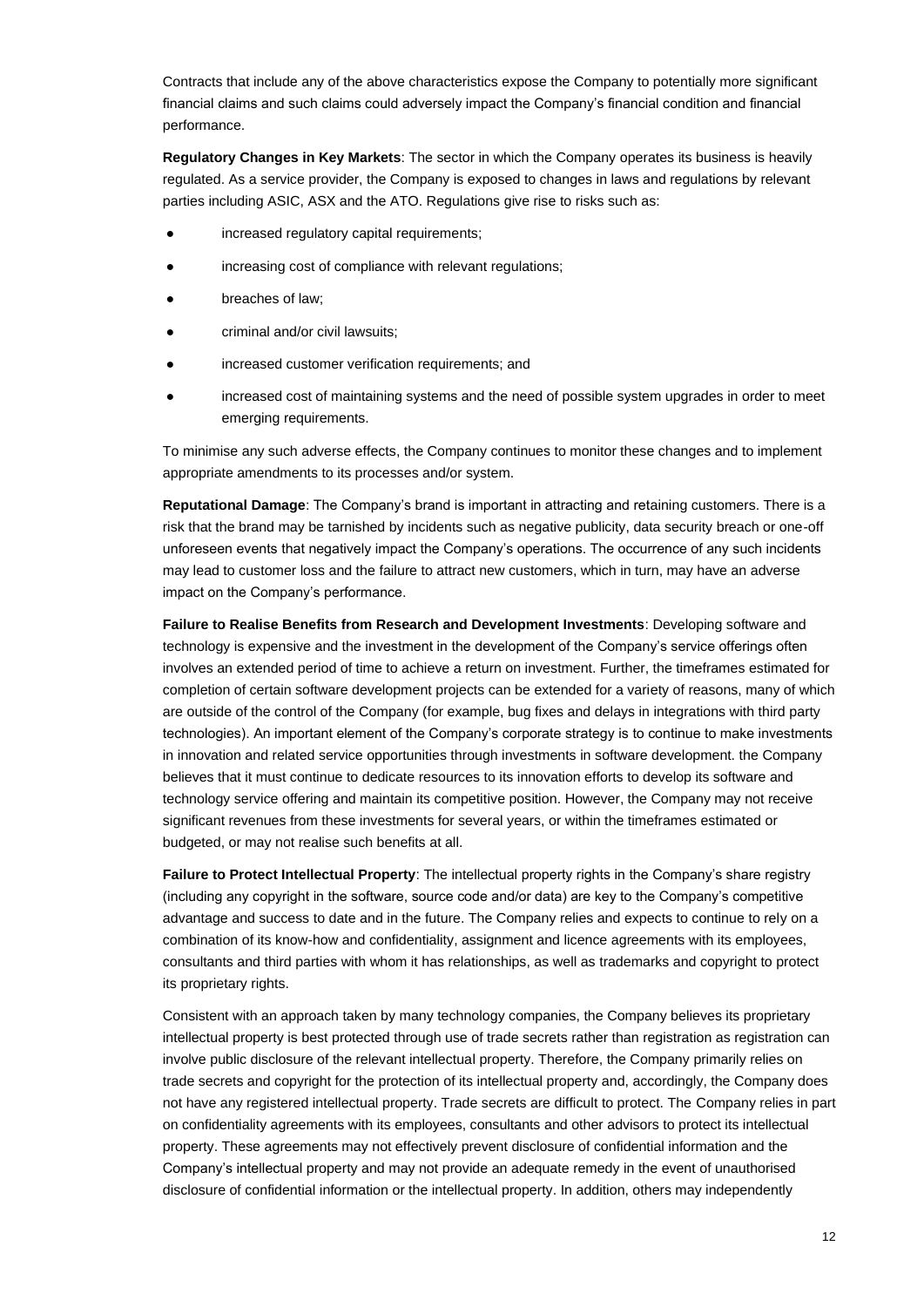discover the intellectual property developed by the Company. There is also a risk that the Company may be unable to detect the unauthorised use of the Company's intellectual property rights in all instances.

Further, third parties may knowingly or unknowingly infringe the Company's proprietary rights and/or may challenge proprietary rights held by the Company, and any future trademark applications may not be approved. In addition, effective intellectual property protection may not be available in every country in which the Company operates or intends to operate its business. In any or all of these cases, the Company may be required to expend significant time and expense in order to prevent infringement or to enforce its rights. If the protection of its proprietary rights is inadequate to prevent unauthorised use or appropriation by third parties, its competitors may be able to more effectively mimic its services and methods of operation. Any of these events described above could have an adverse effect on its business, financial condition and financial performance.

**Claims by Third Parties**: Whilst the Company has taken all reasonable measures and conducted searches of publicly available national and international patent registers to mitigate its risk of infringing third party intellectual property rights, given that patent applications are maintained in secrecy until the application is published, the Company may be unaware of third party patents that may be infringed by commercialisation of the Company's products. In addition, identification of third party patent rights that may be relevant to the Company's products and technology is difficult because patent searching is imperfect due to differences in terminology among patents, incomplete databases and the difficulty in assessing the meaning of patent claims. Any claims of intellectual property or patent infringement asserted by third parties would be time consuming and could likely:

- result in costly litigation;
- divert the time and attention of the Company's technical personnel and management;
- cause development delays;
- prevent the Company from commercialising its products until the asserted patent expires or is held finally invalid or not infringed in a court of law;
- require the Company to develop non-infringing products; or
- require the Company to enter into royalty or licensing agreements.

Although no third party has asserted a claim of intellectual property or patent infringement against the Company, others may hold proprietary rights that could prevent the Company's products from being marketed. Any legal action against the Company for infringement of a party's intellectual property rights, trade secrets or other rights or breach of consumer protection laws claiming damages and seeking to enjoin commercial activities relating to the Company's products could subject the Company to potential liability for damages and require the Company to attempt to obtain (if possible), potentially at additional cost, a licence to continue to market the Company's product.

The Company cannot predict whether the Company would prevail in any such actions or that any licence required would be made available on commercially acceptable terms, if at all. In addition, the Company cannot be sure that the Company could re-design its products to avoid infringement, if necessary. Accordingly, an adverse determination in a judicial or administrative proceeding, or the failure to obtain necessary licences, could prevent the Company from developing and commercialising its products, which could harm its business, financial condition and operating results.

Some aspects of the Company's Platform were developed by third party contractors. The aspects of the Platform developed by these third parties have been subsequently substantially modified and/or replaced by the Company. However, there is a small risk that the intellectual property rights in some aspects of the Platform may be subject to a third party asserting a claim of intellectual property rights in the Platform, despite the intent of the parties being that all intellectual property developed relating to the Platform was to be owned by the Company.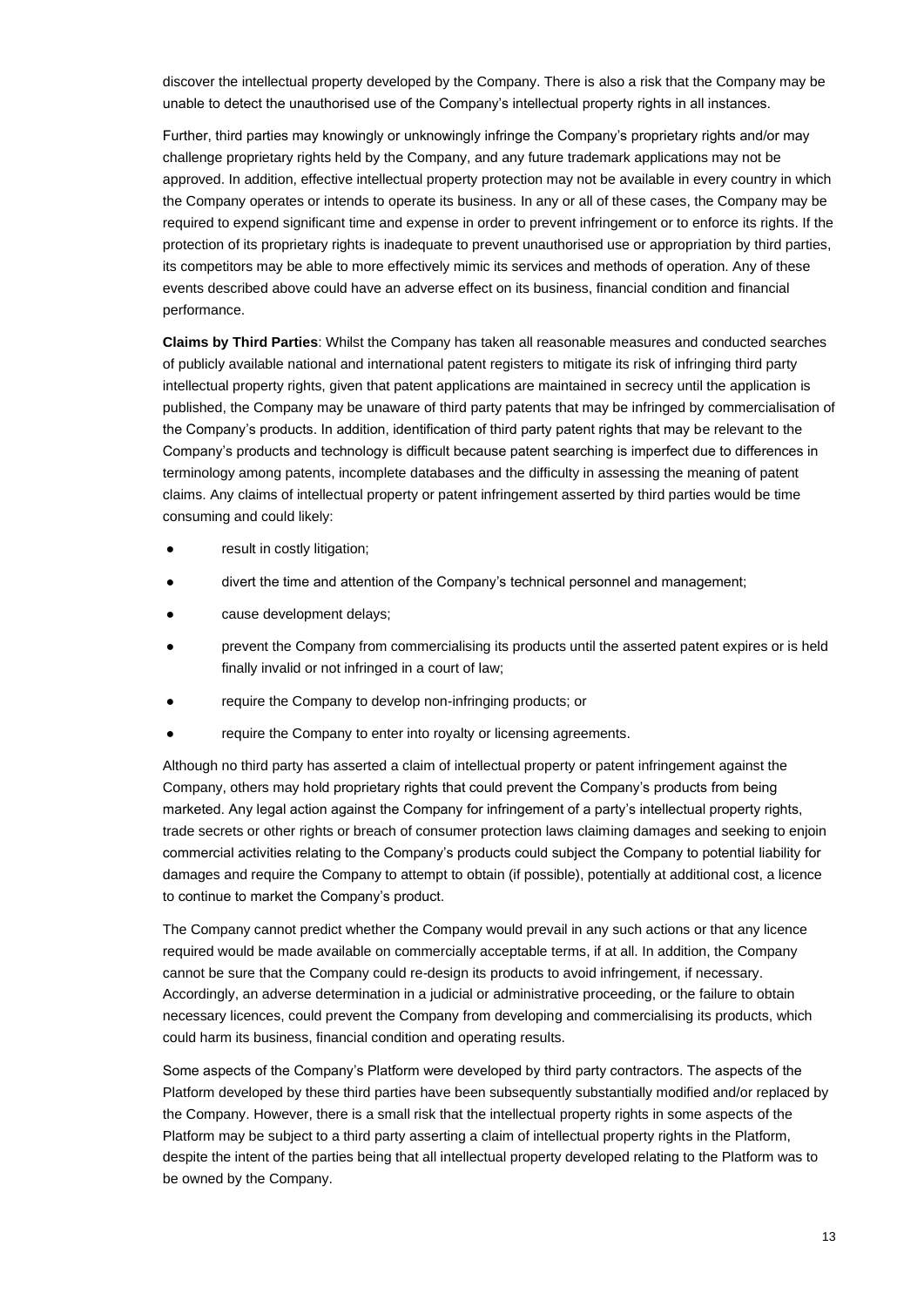**Barriers to Entering New Markets**: The Company's longer term goal is to pursue opportunities in overseas markets. The Company's ability to grow and enter these new markets may involve certain barriers to entry from competitors in those overseas markets, different or prohibitive regulatory requirements, further investment in the Platform to adapt the technology for local market requirements and funding to expand the Company's business operations to these overseas markets.

### **5.2 General investment risk**

**Share Price May Fluctuate**: On Completion of the Offer, the Company will become subject to the general market risk that is inherent in all securities traded on a stock exchange. This may result in fluctuations in its Share price that are not explained by the fundamental operations and activities of the Company. There is no guarantee that the price of the Shares will increase following Official Quotation, even if the Company's earnings increase.

The Shares may trade at, above or below the issue price due to a number of factors, including:

- general market conditions;
- fluctuations in the local and global market for listed stocks;
- changes to government policy, legislation or regulation;
- inclusion in or removal from particular market indices (including S&P/ASX indices); and
- the nature of the markets in which the Company operates.

Other factors that may negatively affect investor sentiment and influence the Company specifically or the stock market more generally include acts of terrorism, an outbreak of international hostilities, civil unrest, fires, floods, earthquakes, labour strikes, civil wars, natural disasters, outbreaks of disease or other manmade or natural events.

**Liquidity Risk**: There can be no guarantee that an active market for the Shares will exist following Completion of the Offer. There may be relatively few potential buyers or sellers of the Shares on ASX at any given time. This may increase the volatility of the market price of the Shares. It may also affect the prevailing market price at which Shareholders are able to sell their Shares. This could result in Shareholders receiving a market price for their Shares that is less than the price that they paid.

**Dilution**: The Company may issue more Shares in the future in order to fund acquisitions or investments or to reduce its debt. While the Company will be subject to the constraints of the ASX Listing Rules regarding the percentage of its capital that it is able to issue within a 12 month period (other than where exceptions apply), any such equity raisings may dilute the interests of Shareholders.

**Taxation Changes**: The taxation treatment for Shareholders is dependent upon the tax law as currently enacted in Australia. Changes in tax or stamp duty law or changes in the way tax or stamp duty law are expected to be interpreted in Australia may adversely impact the Company's returns or the dividends paid by the Company to Shareholders. An investment in the Shares involves tax considerations that differ for each investor. Investors are encouraged to seek professional tax advice in connection with any investment in the Company.

**Impact of Climate Change**: Climate change presents a potentially material risk to the Company. The increasing severity of acute weather events (such as heatwaves, cyclones and storms) and chronic climate impacts may affect the Company's property (and associated communities) through physical damage, operating costs, and ability to trade, for example. These acute weather events may be sudden and acute or more gradual in nature. For example, property may be damaged by storms or flooding which requires extensive repairs. Alternatively, supply chains may be disrupted.

Transitioning to a lower-carbon economy may entail extensive policy, legal, technology and market changes to address mitigation and adaption requirements related to climate change. These may require the Company to incur costs to address these changes. The transition to a low carbon economy may enable the Company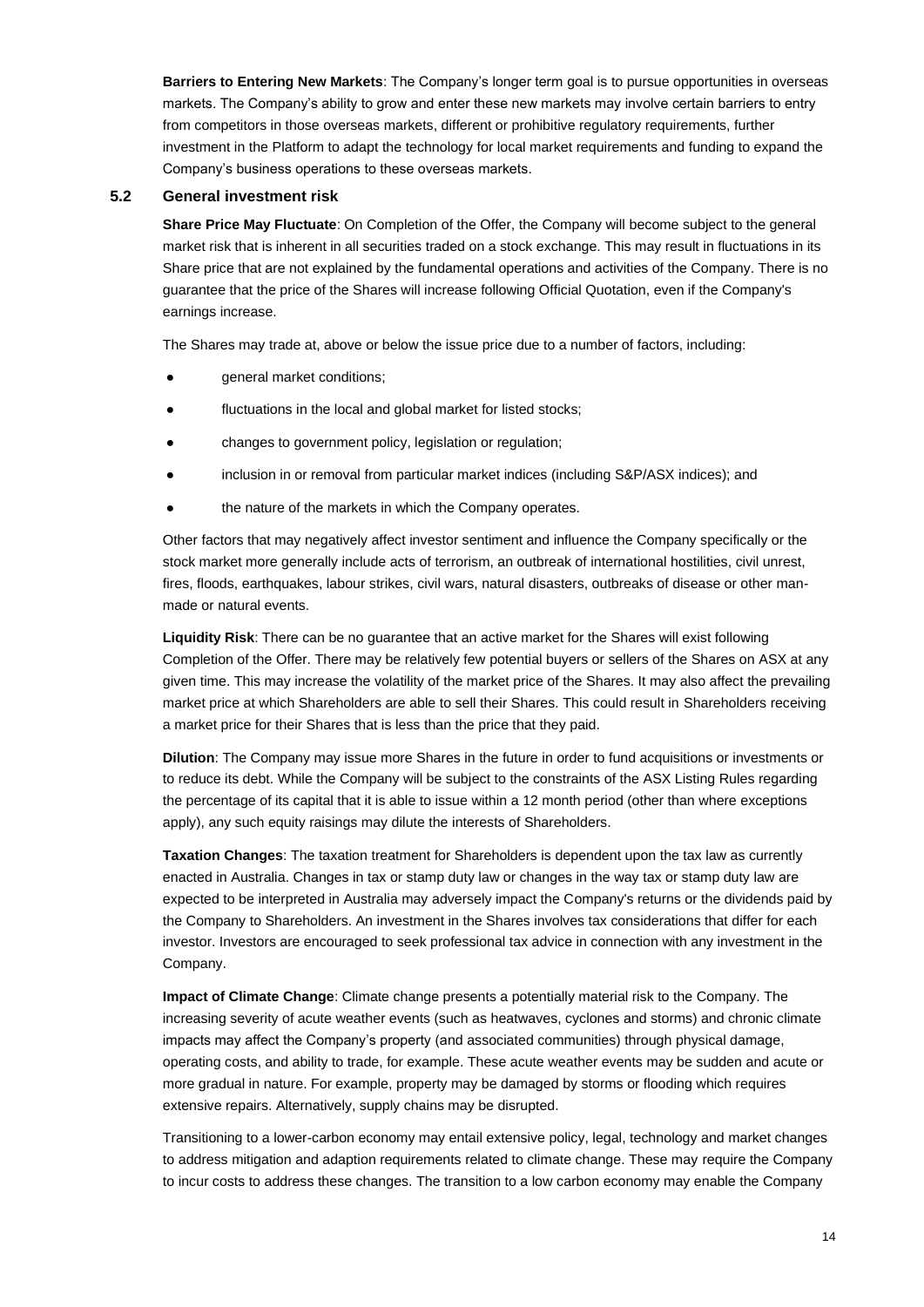to realise opportunities such as reducing its reliance on the electricity grid by generating onsite renewable energy which also protects its business from future energy market and policy uncertainty.

**COVID-19**: The transmission of COVID-19 and efforts to contain its spread have recently resulted in international, national and local border closings, travel restrictions, significant disruptions to business operations, supply chains and customer activity and demand. Significant uncertainty remains with respect to the future impact of COVID-19 on the Company's business. The overall severity and duration of COVID-19 related adverse impacts on the Company's business will depend on future developments which cannot be predicted, including 'state of emergency' declarations and other directives of government and public health authorities. Even after the COVID-19 outbreak has subsided, the Company may continue to experience material adverse impacts to its businesses, for example, as a result of a deterioration of worldwide credit and financial markets that could limit the Company's ability to obtain funding.

**Force Majeure Events**: Events may occur within or outside Australia that could impact the global and Australian economies, the operations of the Company and the price of the Shares. These events include but are not limited to acts of terrorism, an outbreak of international hostilities, civil unrest, fires, floods, earthquakes, labour strikes, civil wars, natural disasters, outbreaks of disease or other man-made or natural events that can have an adverse effect on the Company's ability to conduct its business.

**Exposure to General Economic Conditions**: The operating and financial performance of the Company is influenced by a variety of general domestic and global economic and business conditions that are outside the control of the Company. A prolonged deterioration in general economic conditions may impact the demand for the Company's services and may have a material adverse impact on the financial performance, financial position, cash flows, dividends, growth prospects and share price of the Company.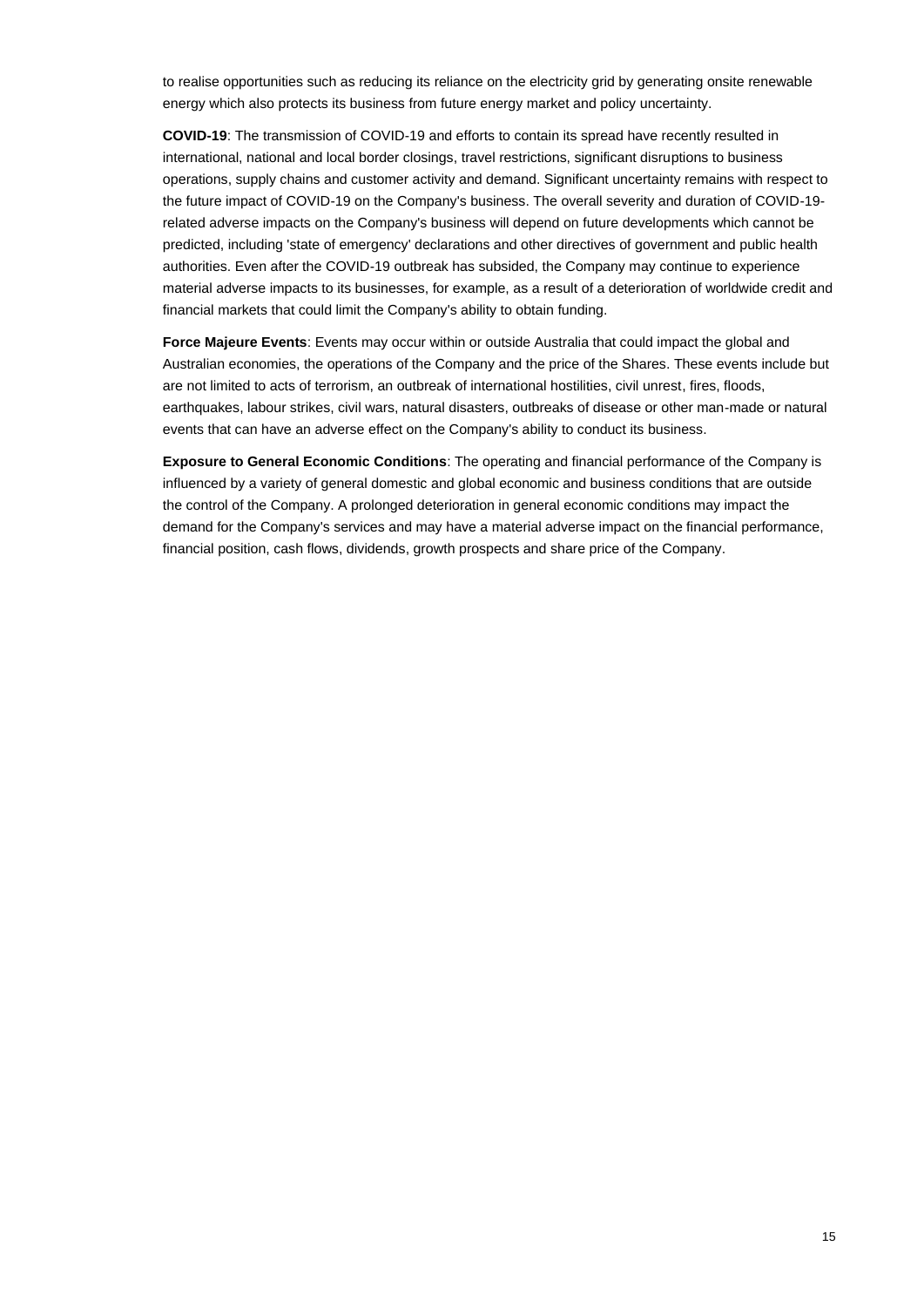### **6. Additional information**

### **6.1 Continuous disclosure and inspection rights**

The Company is a 'disclosing entity' under the Corporations Act. This means it is subject to regular reporting and disclosure obligations, which require it to disclose to ASX any information of which it is or becomes aware concerning the Company and which a reasonable person would expect to have a material effect on the price or value of securities of the Company.

Copies of Company documents lodged with ASIC may be obtained from, or inspected at, an office of ASIC. As required under the Corporations Act, the Company will provide you with a copy (upon request and free of charge during the Offer Period) of:

- the most recent annual financial report of the Company lodged with ASIC before the issue of this Prospectus;
- any half-year financial report lodged by the Company with the ASIC after the lodgement of the annual financial report referred to above and before the lodgement of this Prospectus with the ASIC; and
- any continuous disclosure documents given by the Company after the lodgement of the annual financial report referred to above and before the lodgement of this Prospectus with ASIC.

Copies of all documents lodged with the ASIC in relation to the Company can be inspected at the registered office of the Company or an ASIC office during normal office hours.

Details of documents lodged by the Company with ASX since the date of lodgement of the Company's latest annual financial report and before the lodgement of this Prospectus with ASIC are set out in the table below.

| <b>Date</b> | <b>Description of ASX announcement</b>                      |
|-------------|-------------------------------------------------------------|
| 11/11/2021  | Notification regarding unquoted securities - RD1            |
| 11/11/2021  | Investor Briefing - copy of presentation                    |
| 10/11/2021  | Change in substantial holding - McLay/Nagarit               |
| 10/11/2021  | Company to hold Investor Briefing                           |
| 03/11/2021  | Change in substantial holding - Roe/Trafalgar               |
| 03/11/2021  | Jobkeeper payments notice                                   |
| 03/11/2021  | Initial Director's Interest Notice - S. Beeton (correction) |
| 03/11/2021  | Initial Director's Interest Notice - S. Beaton              |
| 03/11/2021  | Initial Director's Interest Notice - M.Cain                 |
| 03/11/2021  | Change of Director's Interest Notice - I.S. Roe             |
| 03/11/2021  | Application for quotation of securities - RD1               |
| 28/10/2021  | Proposed issue of securities - RD1                          |
| 28/10/2021  | <b>Results of AGM</b>                                       |
| 28/10/2021  | Chairman's Address to Shareholders at AGM                   |
| 27/10/2021  | Initial substantial holder notice                           |
| 27/10/2021  | R&D Tax Incentive Refund Received                           |
| 27/10/2021  | Change in substantial holding                               |
| 14/10/2021  | Quarterly Activities Report and Appendix 4C                 |
| 30/09/2021  | Notice of Annual General Meeting FY21                       |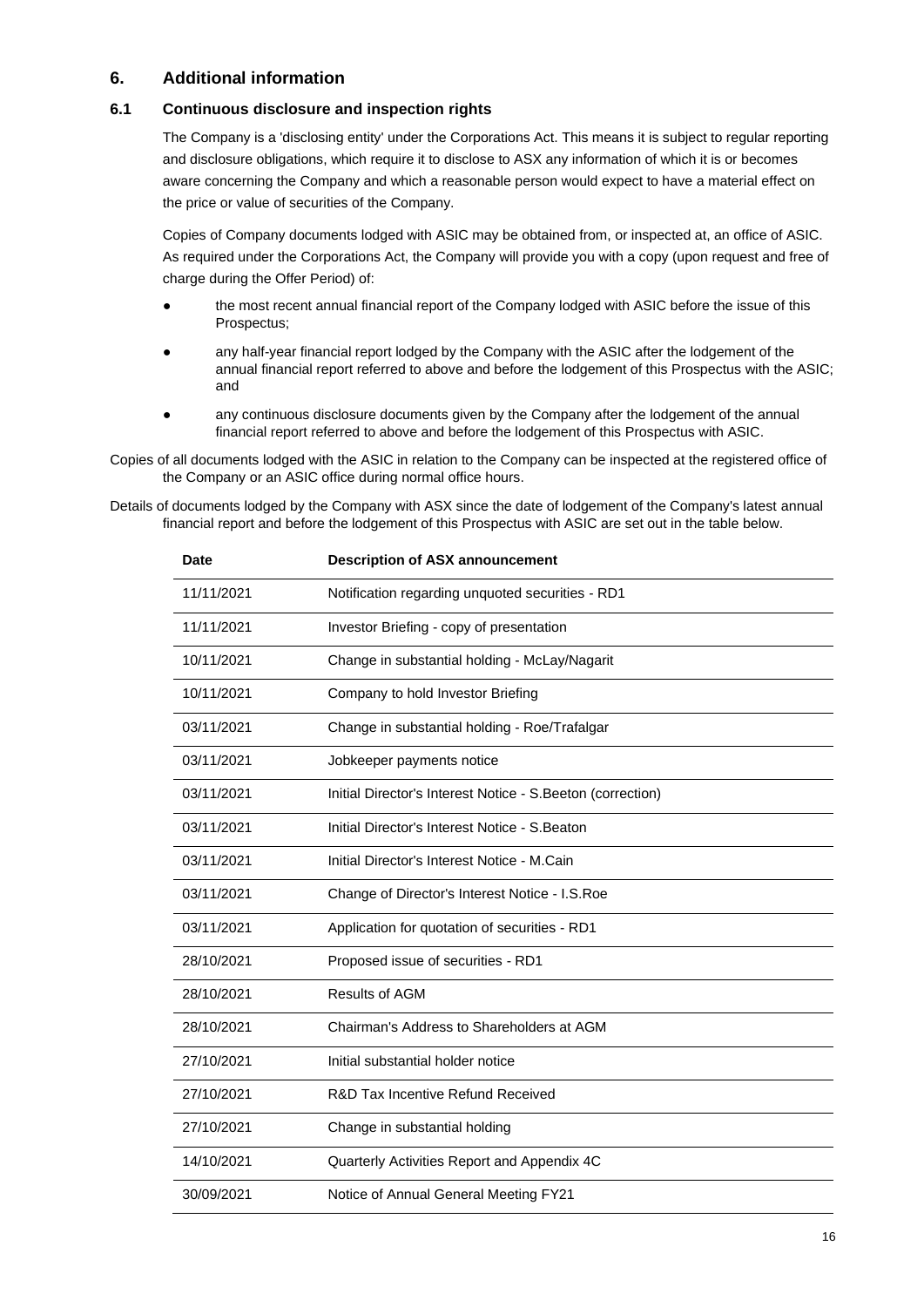| 02/09/2021 | <b>FY21 Annual Results presentation</b>                    |
|------------|------------------------------------------------------------|
| 31/08/2021 | Appendix 4G and Corporate Governance Statement for FY 2021 |

At the date of this Prospectus, there is no information that has not been disclosed under the continuous disclosure requirements of the ASX Listing Rules and which the Board considers would reasonably be required in order to assess the Company's assets and liabilities, financial position and prospects and the rights and liabilities attaching to Shares in the Company.

### **6.2 Rights attaching to New Shares**

New Shares issued pursuant to this Prospectus will be fully paid ordinary shares in the capital of the Company and will rank equally with the existing Shares including for any dividend issued after the date of this Prospectus.

The rights and liabilities attaching to Shares are set out in the Constitution and are regulated by the Corporations Act, the general law, the ASX Listing Rules and ASX Settlement Operating Rules. The Constitution may only be varied by a special resolution passed by at least 75% of Shareholders present (and entitled to vote).

The following is a summary of the principal rights of Shareholders.

#### *Issue of Shares*

Subject to the Corporations Act and the ASX Listing Rules, the Directors have the power to issue Shares to any person and they may do so at the times, on the conditions and at the issue price they think fit. Such Shares may have preferred, deferred or other special rights or special restrictions about dividends, voting, return of capital or otherwise, as the Directors think fit.

#### *Voting*

Subject to the Constitution, the ASX Listing Rules and the rights or restrictions on voting which may attach to or be imposed on any class of Shares, at a general meeting, every member present in person or by proxy, attorney or representative has one vote on a show of hands and, on a poll, one vote for each fully paid Share held. On a poll, partly paid Shares confer a fraction of a vote in proportion to the amount paid up on the Share.

### *Dividends*

Subject to the Constitution, the Corporations Act, the ASX Listing Rules, and the rights of members entitled to Shares with preferential, special or qualified rights as to dividend, amounts which the Directors from time to time determine to distribute by way of dividend are divisible among the members in proportion to the amounts paid up (not credited) on the Shares held by them.

#### *Transfer of Shares*

Subject to the Constitution, the Corporations Act, the ASX Listing Rules and the ASX Settlement Operating Rules, holders of Shares may transfer them by a transfer document duly stamped (if necessary) and delivered to the Company. The transfer document must be in writing in the usual or common form or in any other form as the Directors may determine or, in particular circumstances, agree to accept and must be signed by or on behalf of the transferor or as otherwise permitted by the Corporations Act.

Except as otherwise provided for in the ASX Listing Rules and the ASX Settlement Operating Rules, the Directors may refuse to register a paper-based transfer of Shares for a number of reasons, including where the refusal to register the transfer is permitted under the ASX Listing Rules. If the Directors decline to register a paper-based transfer of Shares, the Company must give the party lodging the transfer written notice of the refusal and the reason for it.

### *Small Holdings*

The Directors may sell the Shares of a member if that member holds less than a marketable parcel of Shares, provided that the procedures set out in the Constitution are followed. A non-marketable parcel of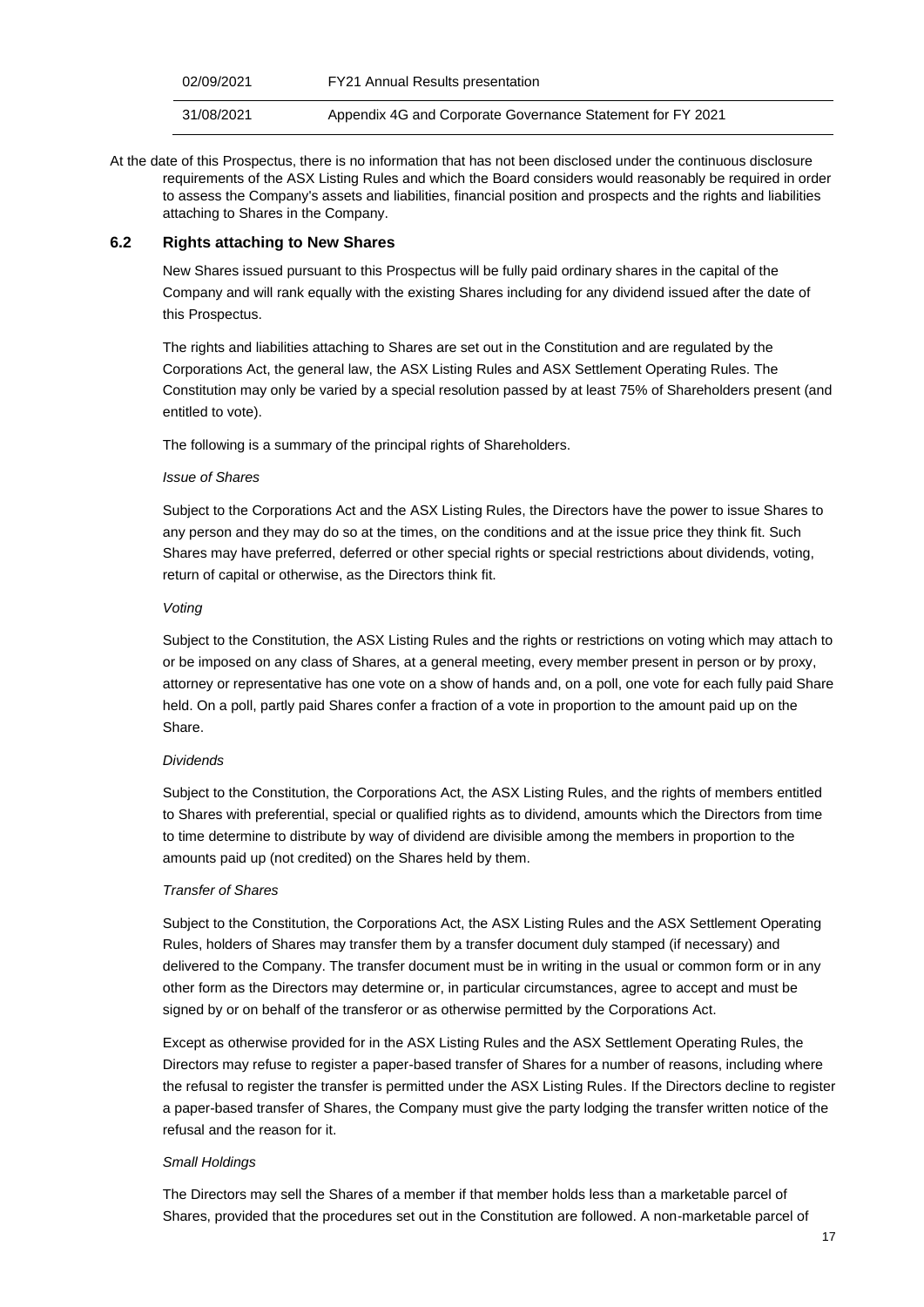shares is defined in the ASX Listing Rules and is generally a holding of shares with a market value of less than \$500.

#### *Meetings and Notice*

Subject to the Constitution and to the rights or restrictions attached to any Shares or class of Shares, each member is entitled to receive notice of and, except in certain circumstances, to attend and vote at general meetings of the Company and receive all financial statements, notices and other documents required to be sent to members under the Constitution or the Corporations Act.

### *Rights on Winding Up*

Subject to the Constitution, the Corporations Act, the ASX Listing Rules and the rights of the holders of Shares issued on special terms and conditions, members will be entitled in a winding up to share in any surplus assets of the Company in proportion to the amount paid up (not credited) on Shares held by them.

### *Variation of Rights*

Subject to the Corporations Act and the ASX Listing Rules, the rights attached to any class of Shares may, unless their terms of issue state otherwise, be varied or cancelled:

- with the written consent of holders of at least 75% of the Shares issued in that class; or
- by a special resolution passed at a separate meeting of the holders of Shares of the class.

### **6.3 Interests of Directors**

Other than as announced to ASX, set out below or elsewhere in this Prospectus, no Director, or any entity in which a Director is a partner or director, has or has had in the 2 years before the date of this Prospectus, any interest in:

- the formation or promotion of the Company;
- property acquired or proposed to be acquired by the Company in connection with its formation or promotion of the Offer: or
- the Offer,

and no amounts have been paid or agreed to be paid (in cash, Shares or otherwise) and no other benefit has been given or agreed to be given to any Director or to any entity in which a Director is a partner or a Director, either to induce him to become, or qualify as, a Director or otherwise for services rendered by him or by the entity in connection with the formation or promotion of the Company or the Offer.

### **6.4 Directors interests**

The interests of the Directors (including via controlled entities) in shares of the Company at the date of this Prospectus are as follows:

| <b>Director</b>     | <b>Direct Shares</b> | <b>Indirect</b><br><b>Shares</b> | <b>Options</b> |
|---------------------|----------------------|----------------------------------|----------------|
| lan Roe             | 55,965,455           | 22,393,694                       | Nil            |
| <b>Matthew Cain</b> | Nil                  | Nil                              | 5,000,000      |
| Scott Beeton        | 6,666,666            | Nil                              | Nil            |

The Directors will not participate in the Offer.

### **6.5 Directors remuneration**

Subject to the Constitution and the ASX Listing Rules, the Directors, other than the Executive Directors, are entitled to be paid such fees for their services as the Directors decide, provided that the total fees do not exceed any maximum aggregate sum that may be approved from time to time by members in general meeting. The Constitution also makes provision for the Company to pay all expenses of Directors in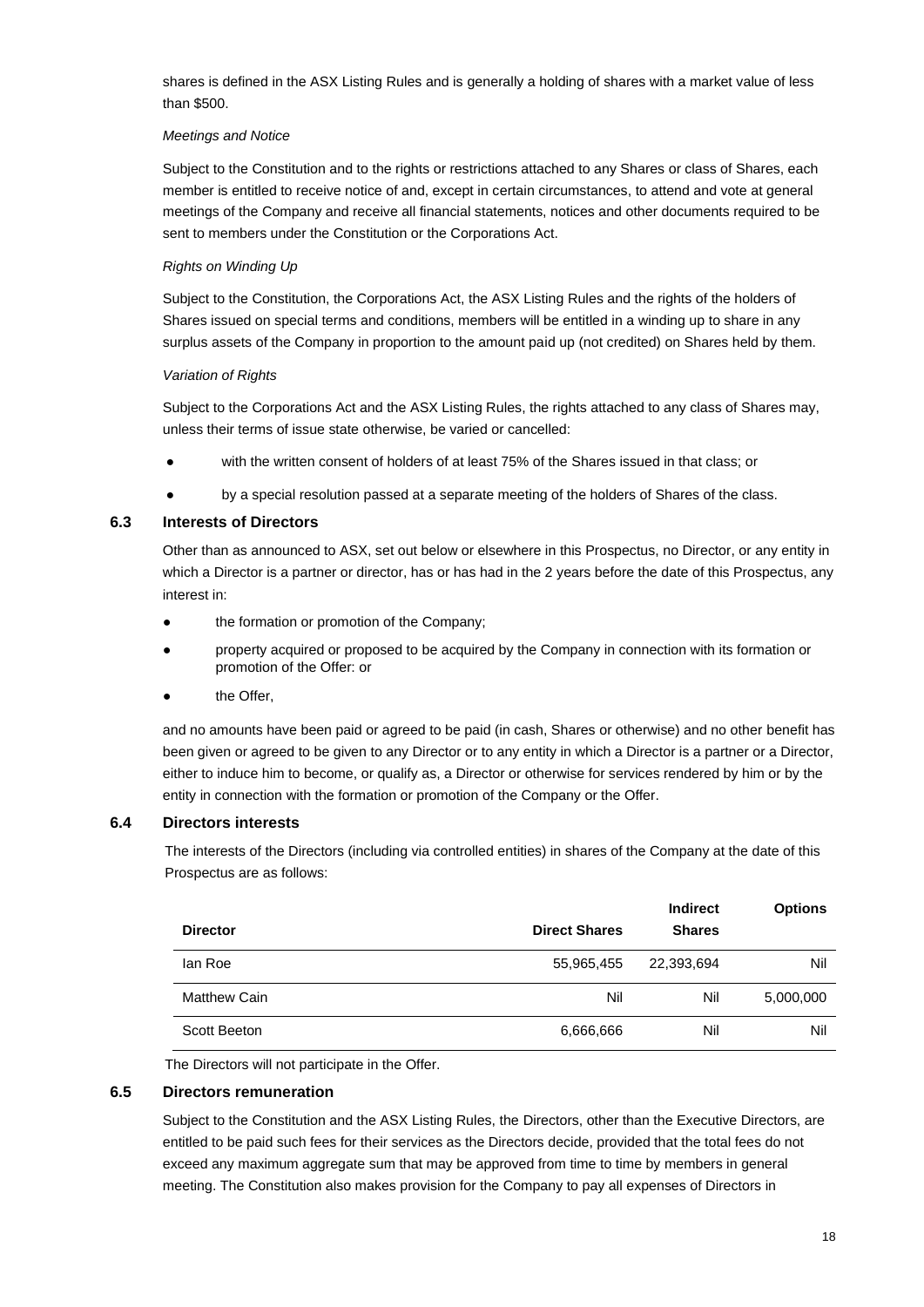attending meetings and carrying out their duties and for the payment of additional fees for extra services or special exertions.

The following table shows the total annual remuneration paid (or to be paid) to Directors of the Company (which includes cash salary as well as accrued annual leave entitlements, and includes statutory superannuation if relevant).

| <b>Director</b>     | <b>Financial Year Ended</b><br>30 June 2021 | <b>Financial Year Ended</b><br>30 June 2022 |
|---------------------|---------------------------------------------|---------------------------------------------|
| lan Roe             | \$202,500                                   | \$250,000                                   |
| <b>Matthew Cain</b> | \$115,082                                   | \$60,000                                    |
| Scott Beeton        | \$0                                         | \$30,000                                    |

### **6.6 Related party transactions**

Note that Reach Corporate, as Lead Manager, is a related party to Texson Pty Ltd. Texson Pty Ltd is the second largest shareholder of Registry Direct. Refer section 4.3 above.

There are no other related party transactions entered into that have not been the subject of ASX announcements or otherwise disclosed in this Prospectus.

#### **6.7 Interests of experts and advisers**

Other than as set out below or elsewhere in this Prospectus, no:

- person named in this Prospectus as performing a function in a professional, advisory or other capacity in connection with the preparation or distribution of this Prospectus;
- promoter of the Company; or
- underwriter to the issue or a financial services licensee named in this Prospectus as a financial services licensee involved in the issue,

holds, or has held in the 2 years before the date of lodgement of this Prospectus with ASIC, any interest in:

- the formation or promotion of the Company;
- any property acquired or proposed to be acquired by the Company in connection with its formation or promotion or the Offer; or
- the Offer,

and no amounts have been paid or agreed to be paid (in cash, Shares or otherwise) and no other benefit has been given or agreed to be given to any of the above persons for services rendered by him or by the entity in connection with the formation or promotion of the Company or the Offer.

#### **6.8 Restricted securities**

None of the Company's issued securities are 'restricted securities' (as defined in the ASX Listing Rules).

### **6.9 Broker handling fees**

No handling fees are payable in connection with the Offer under this Prospectus.

### **6.10 Taxation**

The Directors do not consider that it is appropriate to provide investors with advice regarding the taxation consequences of accepting the Offer under this Prospectus. The Company, its advisers and officers, do not accept any responsibility or liability for any taxation consequences to investors in respect of any issue.

#### **6.11 Privacy disclosure**

By filling out the Application Form you are providing personal information to the Company through its Share Registry. The Corporations Act requires the Company to include information about each security holder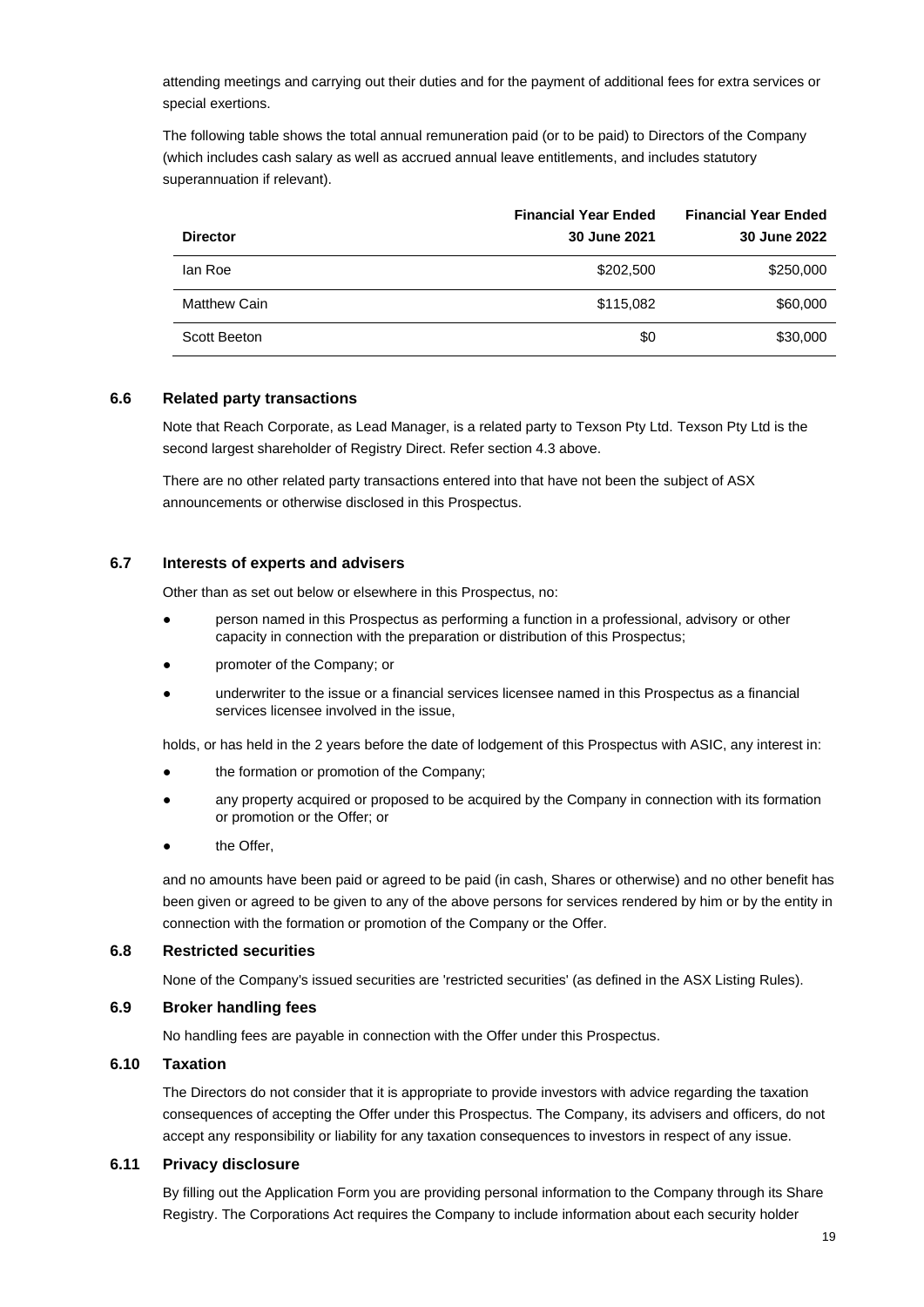(name, address and details of the securities held) in its public register. This information must remain in the register even if you cease to be a security holder in the Company. The Company, and the Share Registry on its behalf, may collect, hold and use that Information in order to process your Application, facilitate dividend payments and corporate communications (including the Company's financial results, annual reports and other information that the Company may wish to communicate to its security holders) and compliance by the Company with legal and regulatory requirements. Your personal information may also be provided to the Company's members, agents and service providers on the basis that they deal with such information in accordance with the Company's privacy policy.

If you do not provide the information requested in the Application Form, the Company and the Share Registry may not be able to process or accept your Application.

### **6.12 Expenses of the Offers**

The total expenses of the Offer are estimated to be approximately \$80,000 comprising ASIC lodgement fees, legal fees and other administrative expenses.

### **6.13 Legal proceedings**

To the Directors knowledge, there is no litigation, arbitration or proceedings pending against or involving the Company as at the date of this Prospectus.

### **6.14 Material contracts**

The Company has not entered into any material contracts other than those which have been the subject of ASX announcements or referred to in this Prospectus.

### **6.15 Authority of Directors**

Each of the Directors of the Company has authorised the lodgement of this Prospectus in accordance with section 720 of the Corporations Act and has not withdrawn that consent.

This Prospectus is prepared on the basis that certain matters may reasonably be expected to be known to likely investors or their professional advisors.

Dated: 2 December 2021

For and on behalf of the Board of Registry Direct Limited

Ian Roe Managing Director